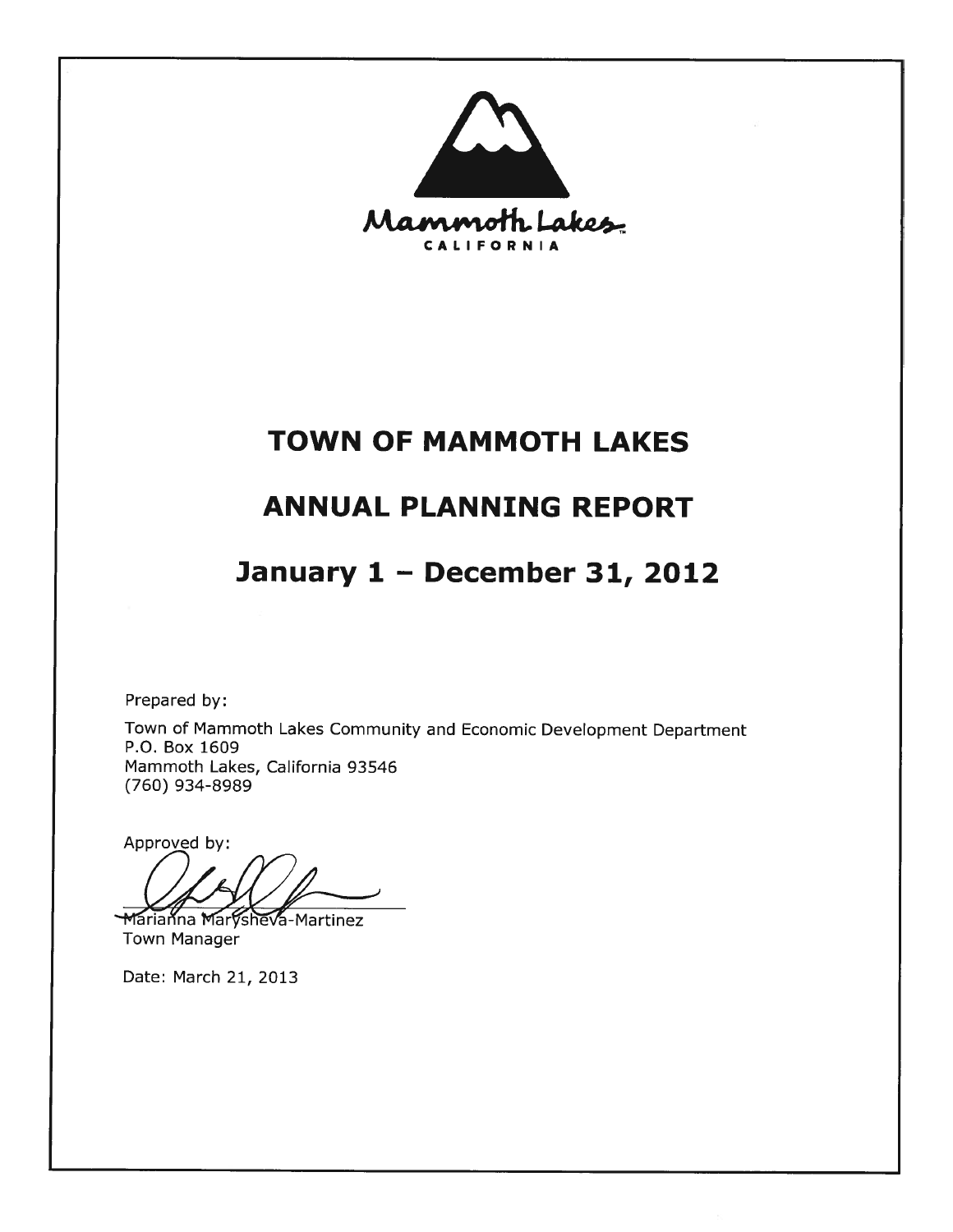## **INTRODUCTION AND PURPOSE**

California Government Code Section 65400(a) requires local planning agencies to: "Investigate and make recommendations to the legislative body regarding reasonable and practical means for implementing the general plan or element of the general plan, so that it will serve as an effective guide for orderly growth and development, preservation and conservation of open-space land and natural resources, and the efficient expenditure of public funds relating to the subjects addressed in the general plan."

An annual report including the following information is required to be prepared and submitted to the Mammoth Lakes Town Council, Office of Planning and Research, and the Department of Housing and Community Development (HCD) by April  $1<sup>st</sup>$  of each year:

- 1. The status of the general plan and progress in its implementation;
- 2. The Town's progress in meeting its share of the regional housing needs;
- 3. Local efforts to remove governmental constraints to the maintenance, improvement, and development of housing; and
- 4. The degree to which the Town's approved general plan complies with the State General Plan Guidelines and the date of last revision to the general plan.

In addition to the above-listed required information, the Community Development Department has included additional content in this report that is locally relevant including planning activities, programs, and permits.

The purpose of this report is to inform the Town Council and the community of Mammoth Lakes about the status of implementing the General Plan, housing issues, and development in Mammoth Lakes. The report should be used to identify what necessary adjustments, if any, should be made to further implement the General Plan in the upcoming year.

This report summarizes the planning activities for the Town of Mammoth Lakes from January 1 to December 31, 2012.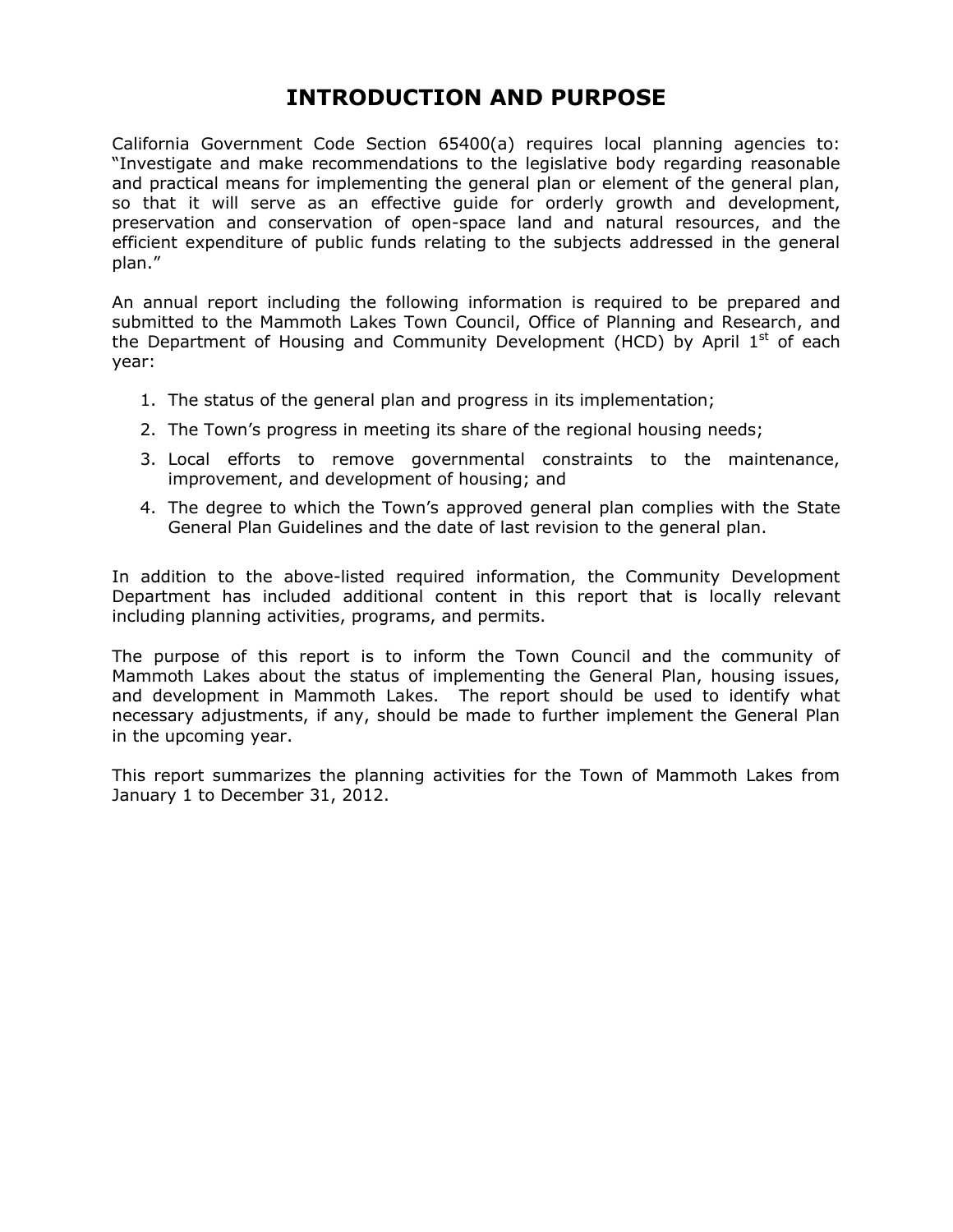## **TABLE OF CONTENTS**

| Key Efforts and Challenges in Implementing the General Plan  5 |
|----------------------------------------------------------------|
|                                                                |
|                                                                |
|                                                                |
|                                                                |
|                                                                |
|                                                                |
| Resource Management and Conservation Element 11                |
| Arts, Culture, Heritage and Natural History Element  13        |
|                                                                |
|                                                                |
|                                                                |
|                                                                |
|                                                                |
|                                                                |
|                                                                |
|                                                                |
|                                                                |
|                                                                |
|                                                                |
| <b>ATTACHMENTS</b>                                             |

- 1. Housing Element Implementation Tables
- 2. Detailed List of Planning Applications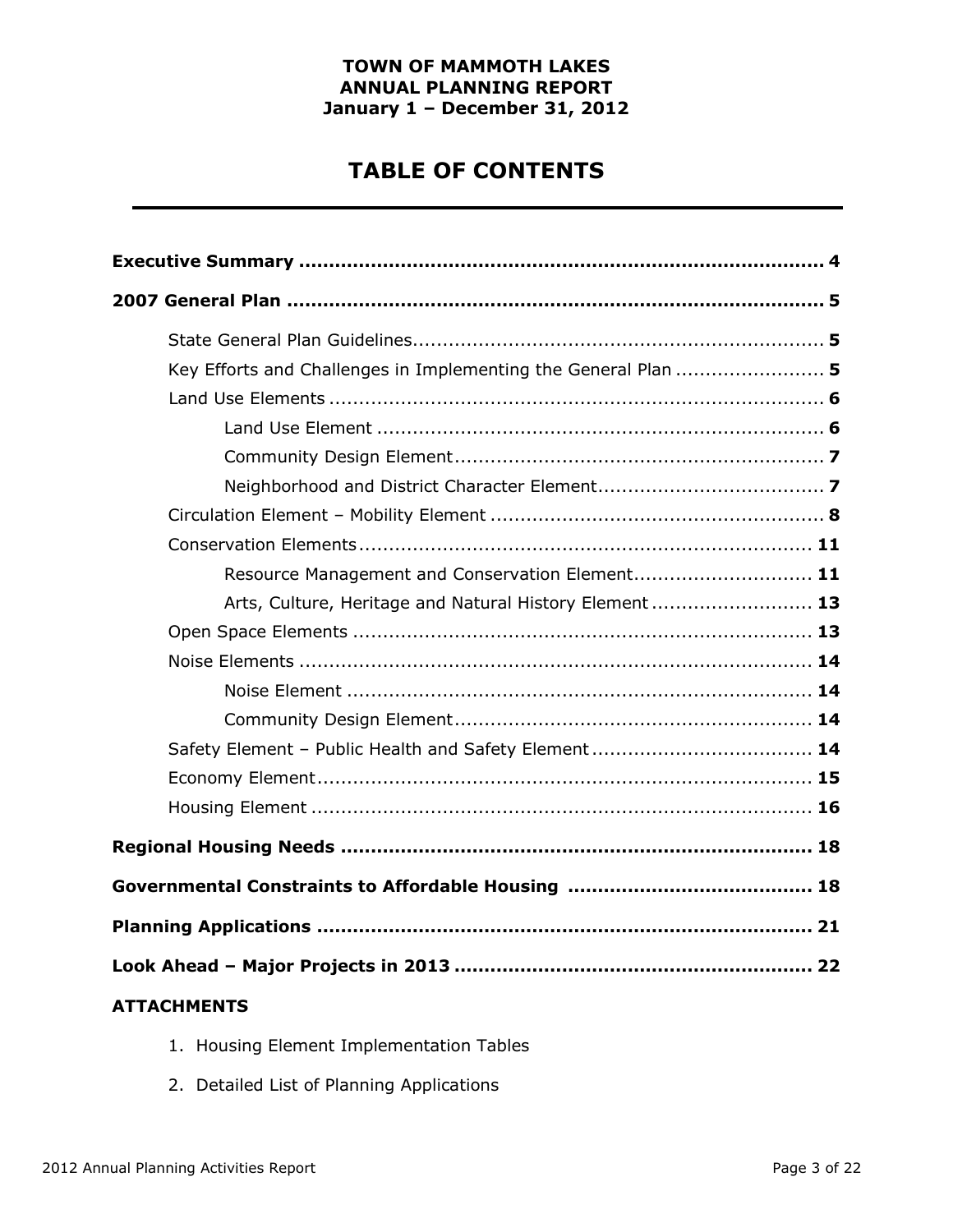## **EXECUTIVE SUMMARY**

The Town of Mammoth Lakes January 1 – December 31, 2012 Annual Planning Report was prepared by the Town of Mammoth Lakes Community and Economic Development Department in accordance with California Government Code Section 65400. This report was presented to and accepted by the Mammoth Lakes Town Council on March 20, 2013.

This report summarizes the measures and actions associated with the implementation of all of the Town's General Plan elements with specific reference to each of the individual elements required by State law. These elements include Land Use, Circulation, Conservation, Open Space, Noise, Safety, Economy, and Housing. The Town's General Plan addresses all of these topics, but the elements differ in how they are titled and organized.

The Town has made significant progress in the implementation of the General Plan in 2012 through the Zoning Code Update, Airport Layout Plan, Whitmore Track Project, Signage and Wayfinding and The Gateway Project. These achievements are discussed under the appropriate General Plan element section of this report.

The Town adopted the updated Housing Element on June 23, 2010. The Housing Element addresses the planning period 2007-2014. The Town's progress in meeting the Housing Element goals is discussed in depth in this report. The Housing Element Implementation Tables, Attachment 1, provide details of the progress of meeting regional housing needs as well as removing governmental constraints to the development of affordable housing.

This report also includes information on planning applications that were initiated, completed, or underway in 2012. The Town is seeing improvements and an increase in permit activity since the slowdown of California's housing market and economy. The Town anticipates permit activity to continue to increase in 2013.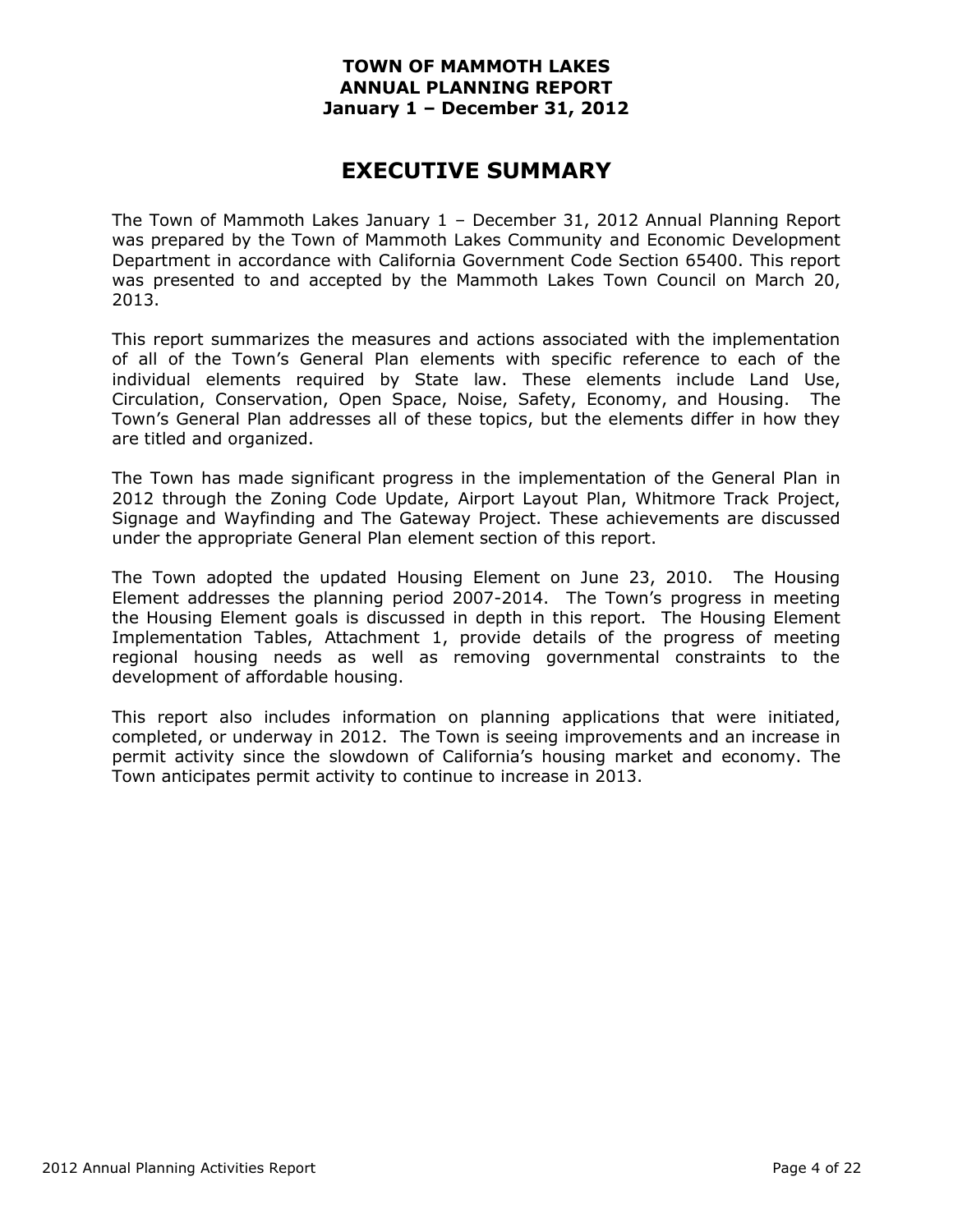## **2007 GENERAL PLAN**

## **State General Plan Guidelines**

The Town of Mammoth Lakes General Plan was adopted on August 15, 2007. The Town of Mammoth Lake's 2007 General Plan ("General Plan") was prepared using the State's 2003 General Plan Guidelines (Government Code 65040.2). The General Plan includes the seven mandatory elements: land use, circulation (Mobility Element), conservation (Resource Management and Conservation Element; and Arts, Culture, Heritage, and Natural History Element), housing, noise (Noise Element; and Community Design Element), open space (Parks, Open Space and Recreation Element; and Parks and Recreation Element), and safety (Public Health and Safety Element). The General Plan also includes three optional elements: economy, public arts, and community character.

The 2007 General Plan did not include updates to the existing Housing, Parks and Recreation, and Noise elements. An update of the Housing Element (2003) was completed and adopted in 2010. An updated Parks and Recreation Master Plan (PRMP) was adopted in early 2012, which will replace the current Parks and Recreation Element (1990). The Noise Element (1997) is anticipated to be updated when feasible with Town resources. Progress was made on an update to the Mobility (Circulation) Element in 2012. There was one General Plan amendment approved in 2012 (PRMP).

## **Key Efforts and Challenges in Implementing the General Plan**

The following key efforts were accomplished in 2012 to implement the General Plan:

- Draft chapters prepared for most sections of the Zoning Code Update.
- Environmental review (i.e., CEQA) completed for a new Parks and Recreation Master Plan.
- Economic Development Program initiated, including the establishment of an Economic Stimulus Group, and a new department title of "Community and Economic Development Department."
- Development and Implementation of an aggressive Tax Enforcement and Revenue Collection Program.
- Initiation of the Main Street Implementation Plan Project.
- Completion of the Municipal Wayfinding Master Plan.
- Completion and installation of the Mammoth Community Gateway Project.
- Completion of Whitmore Track and Field Project.
- Submission of the Airport Layout Plan Update to the F.A.A.

The Town encountered a number of challenges while furthering the goals of the General Plan: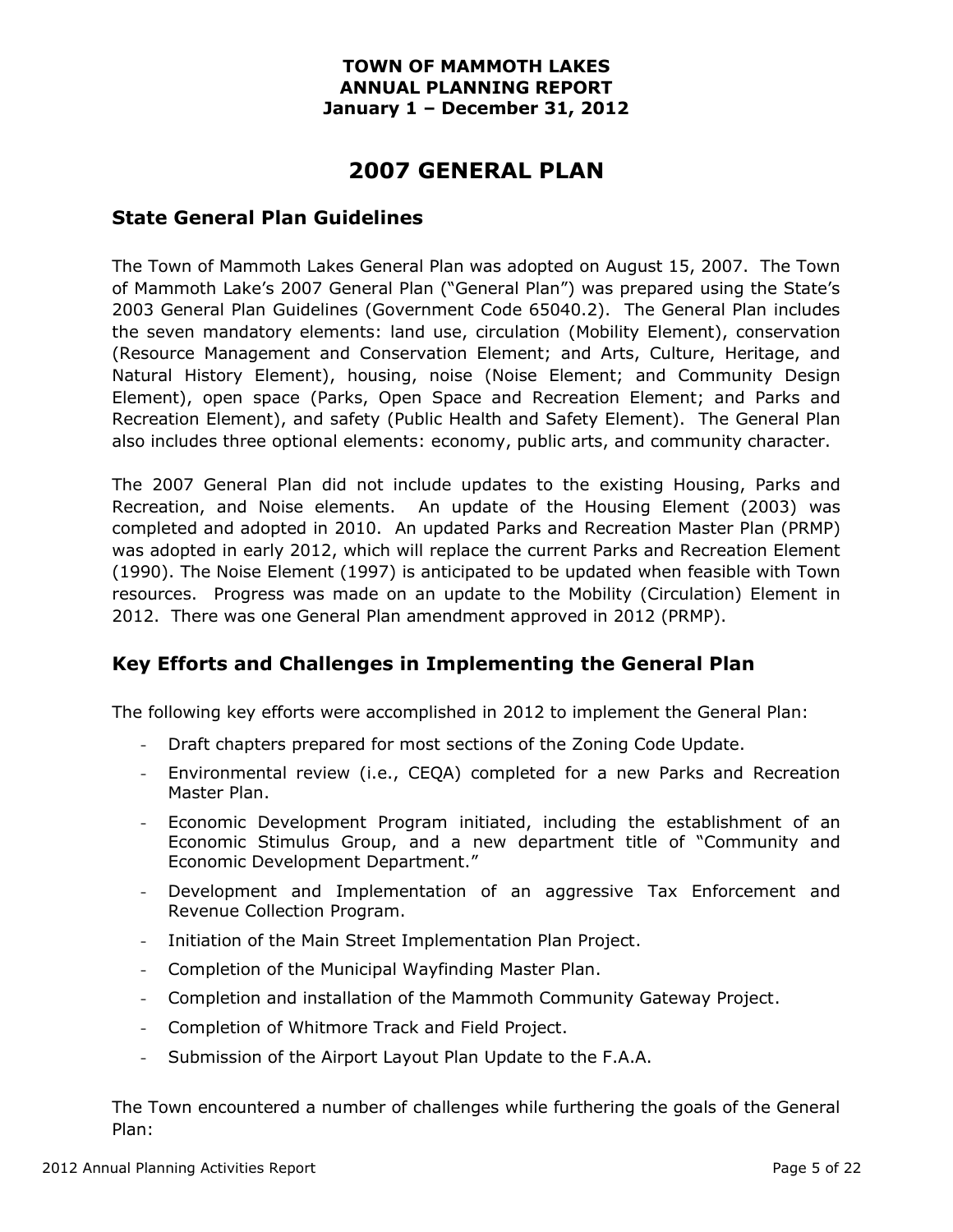- Reduced staff has impacted the Town's ability to initiate or complete priorities on schedule.
- Budget cuts have reduced certain services and limited resources for staff training and further education.
- Competing priorities and unanticipated priorities have affected staff time spent on approved work program items.

Even with these challenges, the Town made substantial progress in implementing the 2007 General Plan in 2012.

## **Land Use Elements**

Three elements in the 2007 General Plan address land use. These elements are Land Use, Community Design, and Neighborhood and District Character.

## *Land Use Element*

The Land Use Element states: "An overarching principle of the community is to maintain the town's compact urban form, protect natural and outdoor recreation resources, and prevent sprawl."

During 2012, the Town continued work on the Zoning Code Update that will implement the General Plan by aligning the Zoning Code more closely with General Plan goals, policies, and actions and by codifying neighborhood district plans. The Zoning Code Update is a comprehensive update that addresses and revises development standards; parking and loading standards; permit processing requirements; housing; regulations for nonconforming uses, structures and parcels; and many other topics. Numerous public listening sessions, workshops, and methods of outreach were conducted and utilized to address existing issues and improve the Zoning Code.

The Town is continuing to work closely with the Planning and Economic Development Commission, the zoning code committee, and seeking Town Council input where necessary, to develop and review chapters in a number of key areas, as well as looking at review processes and standards to ensure they continue to be relevant and as user friendly as possible.

A focus of the Zoning Code Update work in 2012 has been the update to the Commercial Zoning Chapter, which includes use regulations, as well as the topics of building height and mass, which is a controversial subject; workshops on this topic were held with both the Planning and Economic Development Commission and Town Council, and the Town initiated a focus group, called the Downtown Working Group, to support the completion of the Commercial Zoning Chapter. The Working Group is tasked with developing recommendations for commercial zoning, land use, transportation, and physical development standards and programs that can successfully implement the Town's General Plan, Neighborhood District Plans, and Downtown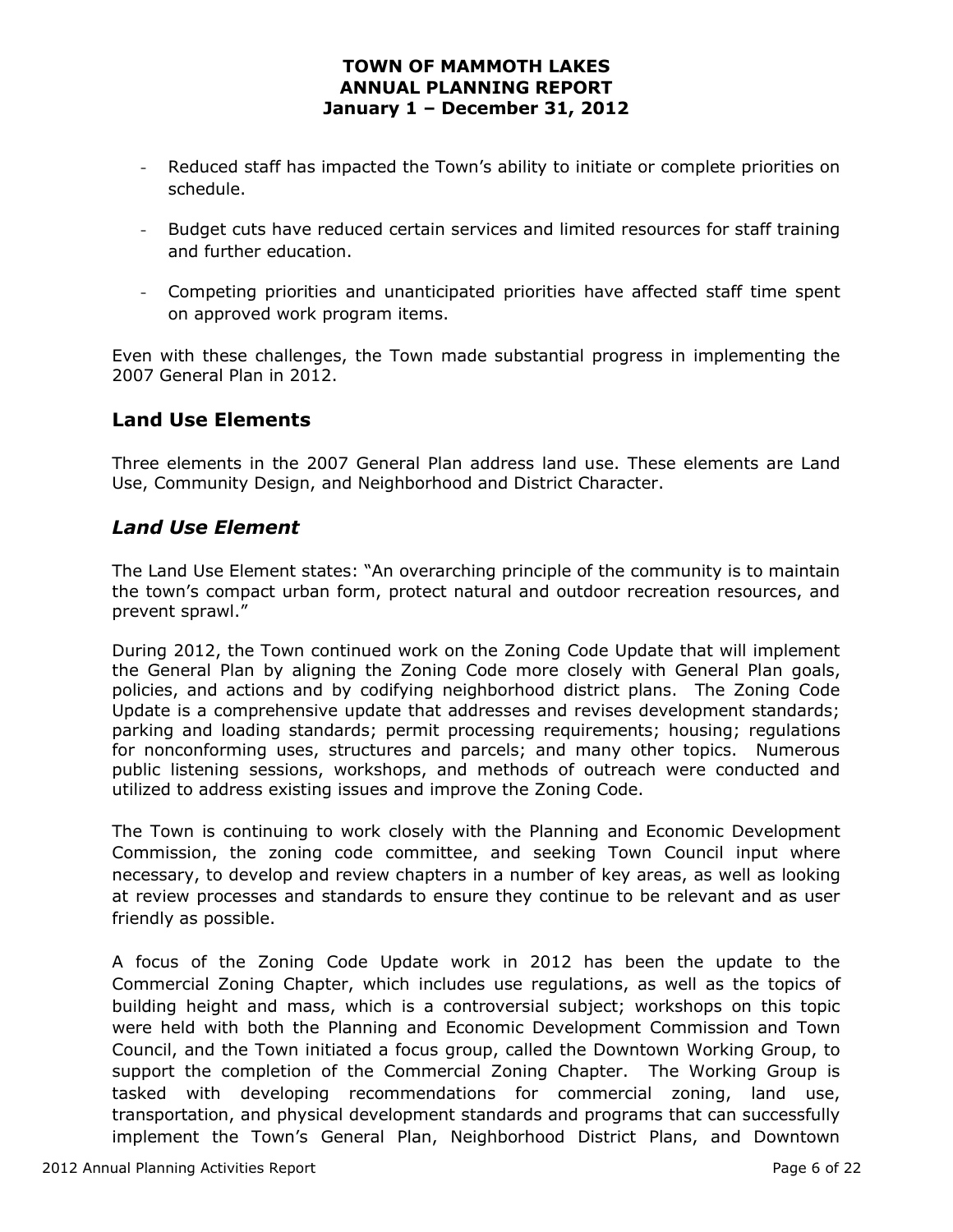Concept for Main Street. The target completion date for the overall Zoning Code Update work effort is 2013.

In 2011, the Town continued work under a \$318,245 grant from the Strategic Growth Council (SGC) to develop sustainability standards and principles, such as mixed use development, form-based zoning, and mobility concepts that will be incorporated in the Zoning Code, Project Impact Evaluation Criteria and an Indicators Reporting Program. The Town selected Dyett & Bhatia as a consultant to assist the Town with the work to be completed under this SGC grant. This work was continued in 2012, and is anticipated to be completed in 2013.

The Town worked on various planning applications in 2012 including the following: Altis Master Plan Amendment and Map, Lodestar Master Plan Amendment, Mammoth View, Mammoth Creek Inn Concept Review, and Rock N' Bowl. In 2012, construction began on bowling center with 12 bowling lanes, billiards tables, darts, golf simulation machines, and a bar and restaurant. The Mammoth View Project is working towards construction in the spring of 2014, and work began on the Mammoth View Community Facilities Districts and the undergrounding of utilities in the district.

Lastly, the Town continues to maintain the Town's Urban Growth Boundary (UGB) to ensure a compact urban form, prevent sprawl, and protect natural and outdoor recreational resources, and as well as monitor progress and status of build-out in the General Plan.

## *Community Design Element*

The Community Design Element states: "Our community is set within the forest; trees and the natural landscape are prominent and create a sense of scale and strong aesthetic."

An important policy in this Element is to limit building height to the tree heights on site or to the top of the tree canopy if no trees exist on site (Policy C.2.X). The Town continues to evaluate proposed projects against this policy.

To implement the policies and actions of this Element, the Town continues to retain an Advisory Design Panel (ADP) and Design Review Committee that reviews site design, building massing and architecture of proposed development project. In addition, the Town continues to implement and revisit the Town's Design Guidelines and Color Handbook to achieve desired community design through project review and/or the entitlement process.

## *Neighborhood and District Character Element*

The Neighborhood and District Character Element states: "To enhance the unique character of Mammoth Lakes, development of individual sites and districts must be carefully planned…the community's overall mix and composition of land uses, housing, employment, lodging and amenities should be considered in the planning of each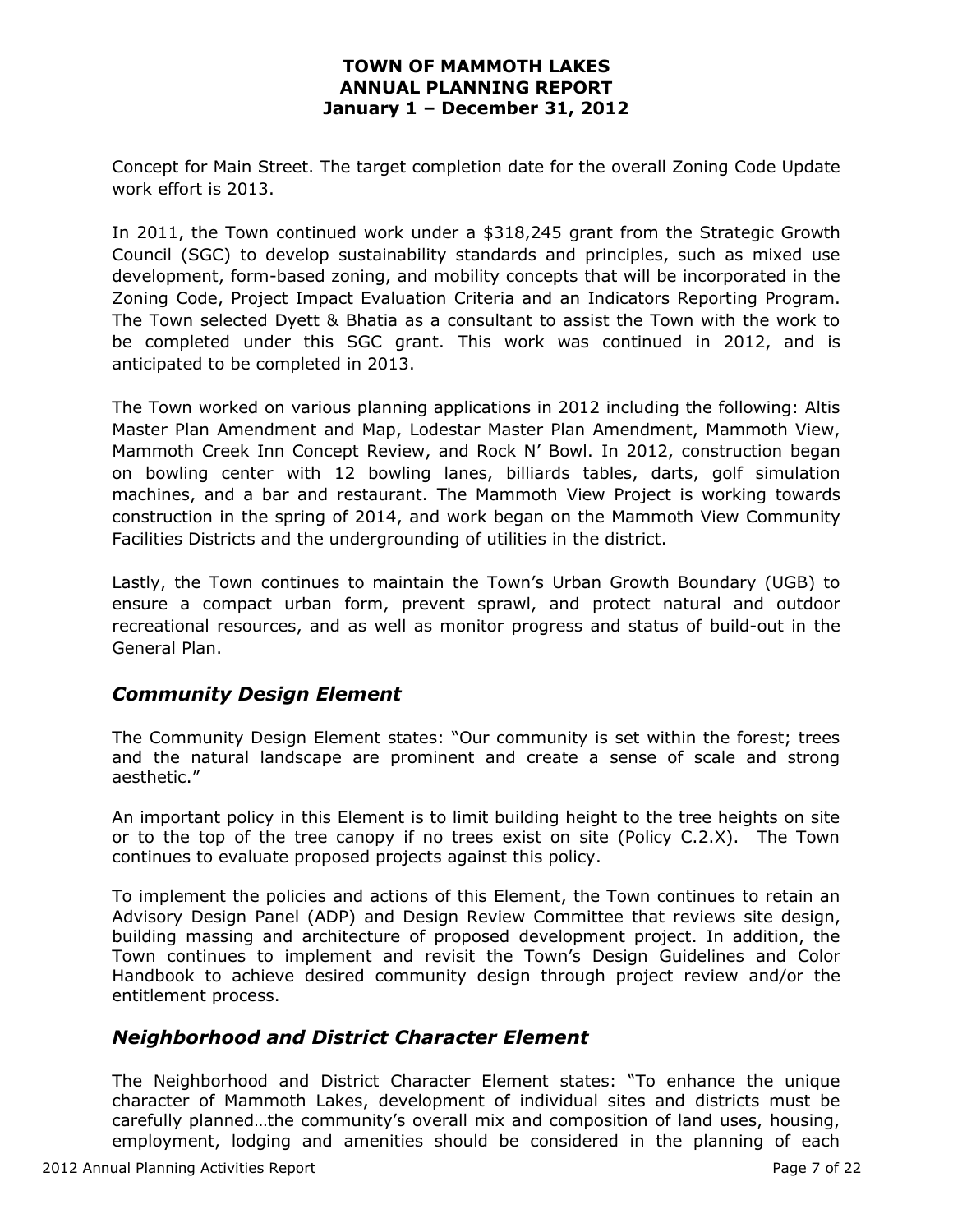#### district."

In 2012, the Town completed the Townwide Neighborhood District Planning document, which integrates the separate neighborhood district plans that were completed over the last several years into a single comprehensive district planning document. The townwide document, as well as the individual district plans, continues to facilitate the overall planning and implementation of specific policies and actions for the various geographical areas of town.

Additionally, in 2012, the Town and its various public and private partners completed the Mammoth Community Gateway Monument, which is a large stone monument at the entrance to Mammoth Lakes on Highway 203. The project, which implements a number of General Plan and Neighborhood District Planning goals, provides an attractive and inviting welcome to the town's visitors and residents upon entering Mammoth Lakes. The project was a very successful example of a public-private partnership, with over \$350,000 of money, materials, and labor donated to complete the project.

The district planning process continues to facilitate the overall planning of geographic areas in town and inform the Zoning Code Update.

## **Circulation Element – Mobility Element**

The Mobility Element in the 2007 General Plan addresses circulation and states, "Mammoth Lakes will be connected, accessible, uncongested and safe with emphasis on feet first, public transportation second, and car last."

#### *Main Street Implementation Plan Project*

In 2012, the Community and Economic Development Department received a \$165,000 Caltrans Community Based Transportation Planning grant to continue work to improve the overall transportation and land use potential of Main Street (Highway 203). The project, which began in summer 2012, will advance the recommendations of the Downtown Concept for Main Street (neighborhood district plan, completed in September 2010). The project will develop an implementation and phasing plan for "feet-first" transportation infrastructure, pedestrian and bicyclist safety, parking and business access, snow removal, and streetscape features on Main Street. The project is closely tied to the development and completion of the Zoning Code Update Commercial Zoning Chapter and is supported by the Downtown Working Group. Town staff has contracted with Winter & Company, of Boulder, Colorado, for the project, which is expected to be complete in 2013.

#### *Streets*

2012 Annual Planning Activities Report Page 8 of 22 In 2011, the Town completed the Caltrans Community Based Transportation Planning (CBTP) Grant for the Commercial Corridor Management Plan (CCMP). The CCMP study area includes Main Street, Old Mammoth Road, and Minaret Road in the North Village. The CCMP coordinates with and makes substantial use of the work effort on the Downtown Concept for Main Street ("Downtown Concept"), which was completed in 2010. In particular, the CCMP tiers off of the Downtown Concept community-driven work to identify key issues, opportunities and constraints for the study area, develop a set of plan alternatives, and create a preferred plan concept and related policy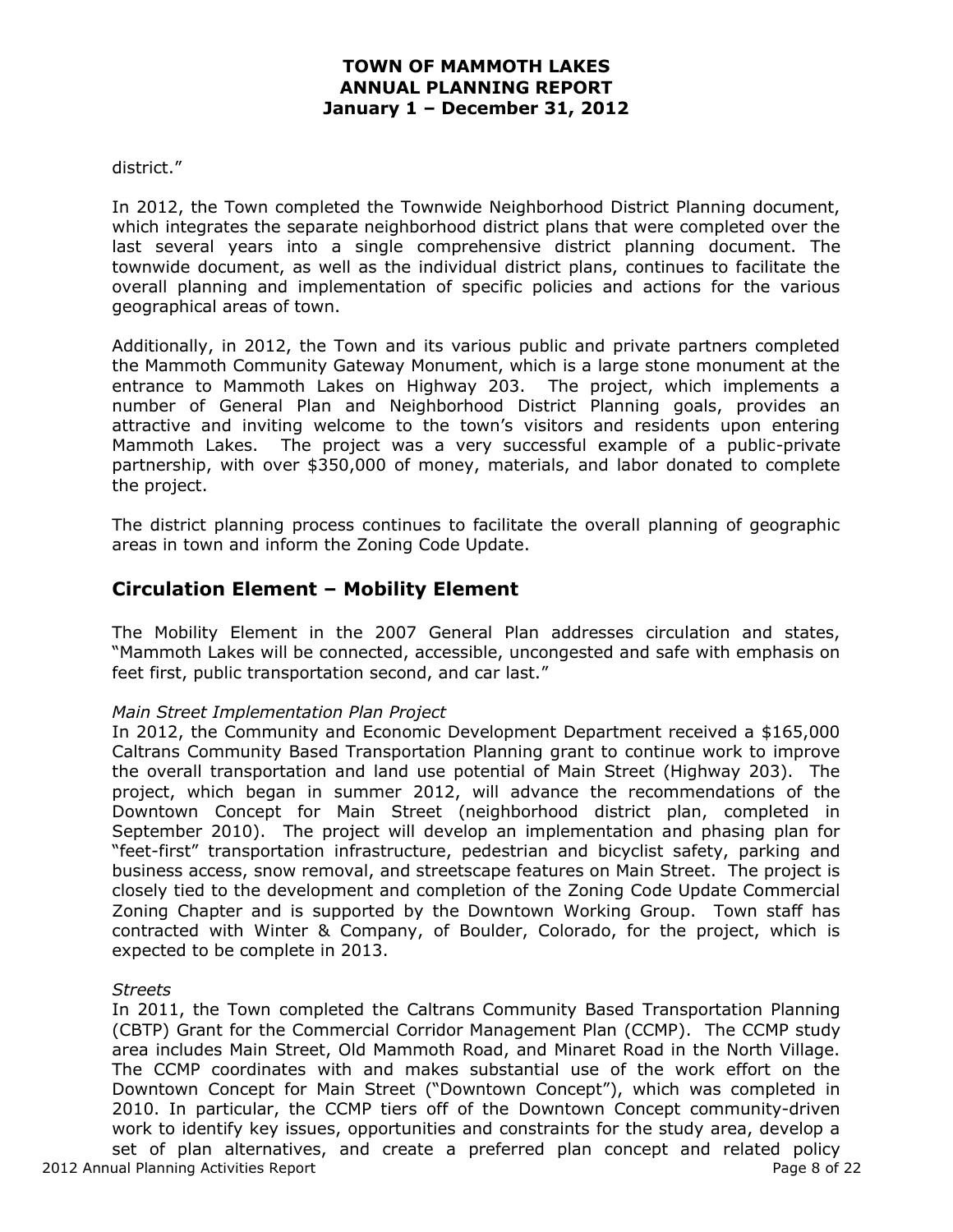recommendations. The CCMP enables the Town to further refine and test the Downtown Concept recommendations, input additional technical review and analysis, and develop detailed implementation steps and corridor management strategies.

To improve road safety, the Town constructed a heated street section for Lakeview Road (a.k.a. the voodoo chute) in 2012 to reduce snow and icing issues on this steep connector road that is the site of frequent accidents. This street section is heated with hydronic tubing and a propane boiler.

The Town continues to hold meetings with the California Department of Transportation (Caltrans – District 9), and works jointly with Mono County to provide staff services to the Mono County Local Transportation Commission (LTC).

#### *Air Service*

In 2012, commercial airport winter service consisted of two daily flights to San Francisco and Los Angeles seven days a week and once a day service four times a week to Orange County and San Diego. During the summer season the airport had one flight a day four days a week from Los Angeles. Expanded air service is expected to result in fewer private vehicles in town, thereby supporting transit and "feet-first" goals.

A draft Airport Layout Plan Update (ALP) was submitted to the F.A.A. in December of 2012. It is expected that the ALP will be conditionally approved in mid-2013. After the ALP is approved, the Town will start the planning for a new terminal facility to accommodate the expected growth in air service.

#### *Transit*

The Public Works Department is working with ESTA to develop a master plan for the transit facility and plans to implement phase 1 in 2013; this initial phase will provide a paved parking area for the recently acquired buses along with lighting and security upgrades.

#### *Pedestrian Facilities and Trails*

In 2011, the Town, U.S. Forest Service Inyo National Forest, and Mammoth Lakes Trails and Public Access completed the Lakes Basin Special Study (LABSS), which was a twoyear grant funded transportation and recreation study of the Mammoth Lakes Basin. The project was funded by a grant from the Sierra Nevada Conservancy and will assist the Inyo National Forest and the Town in establishing a comprehensive plan for the area with the objectives of preserving natural resources and improving the visitor experience. The Town and the Inyo National Forest received a follow-up grant award from the Federal Transit Administration in 2012 to complete further environmental review, transportation planning, and capital projects in the Lakes Basin area. The Town and Forest Service expect to begin work on the grant project in the spring of 2013.

The Trails System Master Plan (TSMP) is a comprehensive trails and public access plan that updates the Town's 1991 Trails System Plan for the area within the Town's Municipal Boundary. The TSMP was adopted in October 2011. The plan continued to be implemented in 2012.

Construction is underway for a path connecting Manzanita Road to the Shady Rest Tract. The path will provide public access to the northwest portion of the Shady Rest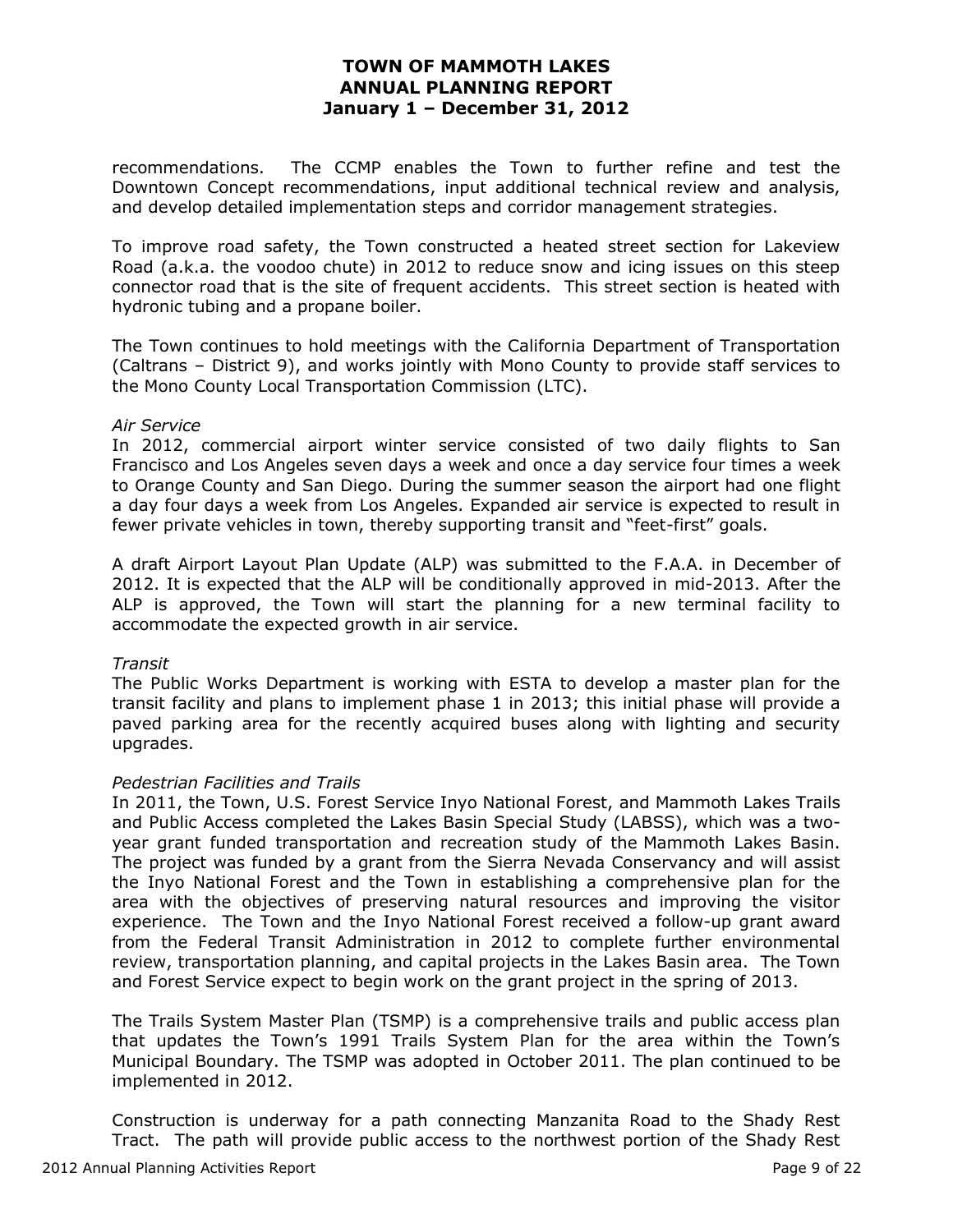Tract and is intended to be used as a multimodal recreational trail for pedestrians, cyclists, and cross country skiers.

Over the last few years the Town has been awarded a number of Federal and State funded Safe Routes to School Program grants to construct sidewalks. These sidewalk projects also include an educational component to work with the schools program to promote the benefits of walking, biking, and alternative modes of transportation. Improvements to Tavern Road between Sierra Park Road and Laurel Mountain Road were completed along the south side of the road during the early summer of 2012.

The Sierra Nevada Road sidewalk project that extends from Old Mammoth Road to Arrowhead Drive will be constructed in summer 2013. Staff worked on the design of this project throughout 2012. The project will add signage and construct an enhanced crosswalk on Old Mammoth Road.

In 2012, the Town completed construction of a sidewalk along both sides of Sierra Park Road and Sierra Manor Road with road rehabilitation dollars and a federally funded Safe Routes to School Program grant that was awarded in 2008.

The Meridian Boulevard Sidewalk project is also funded by a federal Safe Routes to School grant and consists of a sidewalk on the north side of Meridian Boulevard from Sierra Park Road to Joaquin Road. Staff worked on the design of this project throughout 2012. Construction is anticipated to begin in 2013.

The Middle School Connector Path project is funded by a State Safe Routes to School grant. The project will provide intersection improvements at Old Mammoth Road and Sierra Nevada Road and Meridian Boulevard and Sierra Park Road. The project will also provide a path between the middle and elementary schools as well as funding to the MLPD for bicycle education programs.

In 2010, the Town was awarded a Bicycle Transportation Account (BTA) grant for the construction of a Class I bike path from the Mammoth Lakes Library to the College. The project is being complimented with an Environmental Enhancement and Mitigation Program (EEMP) Grant that was awarded in 2012. The EEMP grant will provide funding to complete a path from the College to the Main Path. The projects will be designed and constructed together. Construction of this path is anticipated in 2013.

The Town was awarded a second BTA grant to close a gap in the Town's Main Path system. The gap, located near Mammoth Creek Park connecting to Meadow Lane will be closed with a combination of on street and multi-use bike paths. Construction is anticipated in 2013.

The Waterford Gap Closure Project is the third BTA grant awarded to the Town in as many cycles. The project will provide bridges and a path to span the gap at the end of Waterford Avenue.

The Mammoth Creek Gap Closure project will provide a path on the north side of Old Mammoth Road from Minaret Road to Mammoth Creek Park the project is funded by State Transportation Enhancement dollars and will be constructed in 2016/17. The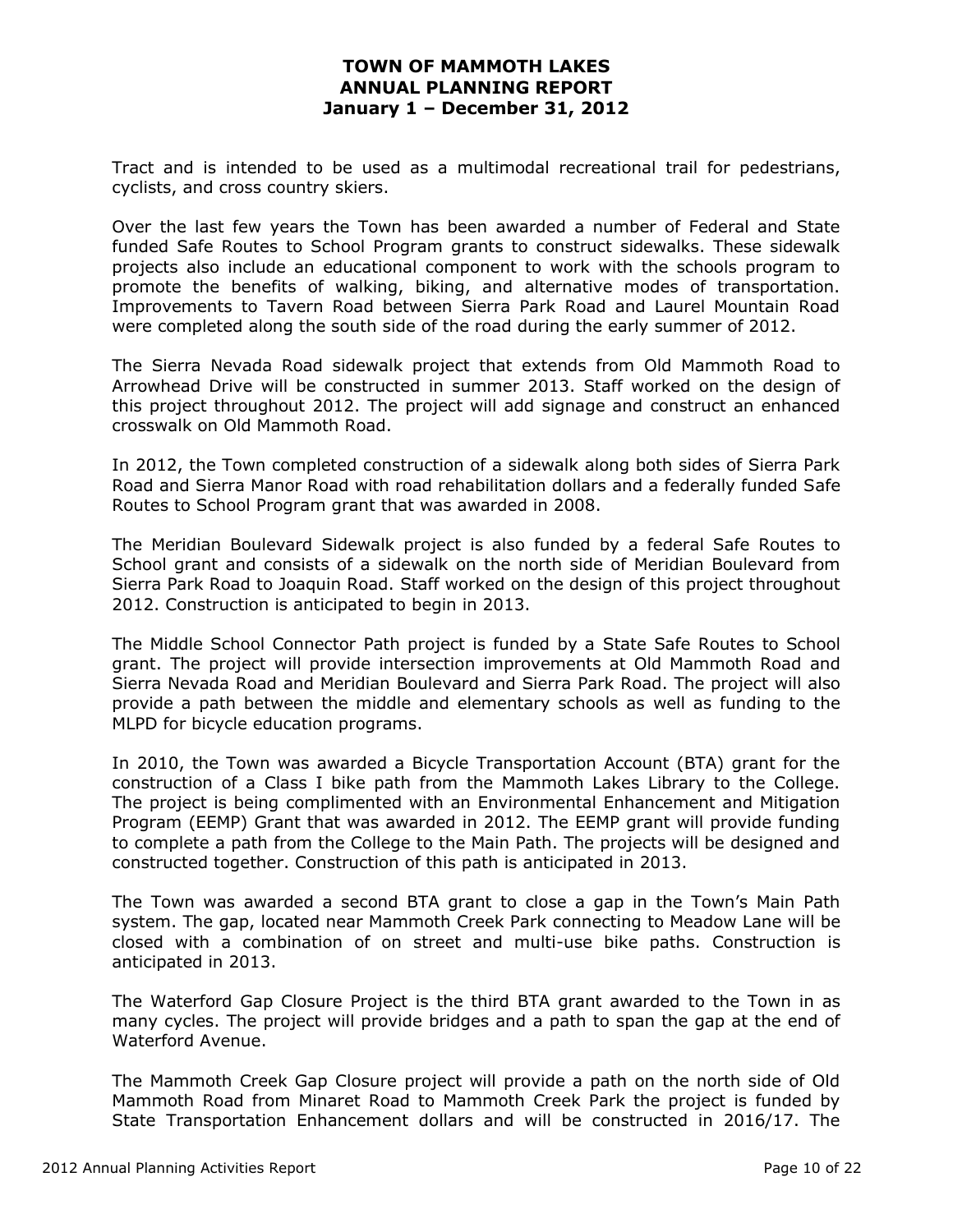Town is currently working to appropriate additional funds to the project to provide for an undercrossing at Minaret Road.

The Lake George Connector Path is funded by a Paul S Sarbanes grant and will construct a new multi-use path along the west side of Lake Mary Road from Pokonobe Lodge to Lake George Road. The project also includes the procurement of a new trolley, bus trailers, and additional planning of Lake Mary Road. Project is anticipated to begin in the summer of 2014.

### *Signage and Wayfinding*

The Town continues to work on town-wide improvements to signage and wayfinding as part of the overall transportation system. In 2011, the Town and the U.S. Forest Service Inyo National Forest installed a number of trail signs as part of the completion of the Lakes Basin Path project. The signs are consistent with the Trail System Signage Program that was approved as a joint effort between the Town and the Inyo National Forest. Signage and wayfinding efforts were continued throughout 2012.

The Town also completed the Municipal Wayfinding Master Plan in 2012, which included a complete schematic design and master plan for signage and wayfinding within the Town's urban area. The municipal program is intended to integrate with the Trail System Signage Program, directing visitors to public and private recreation, civic, commercial, and entertainment destinations.

### **Conservation Elements**

Two elements in the 2007 General Plan address conservation. These elements are Resource Management and Conservation and Arts, Culture, Heritage and Natural History.

## *Resource Management and Conservation Element*

The Resource Management and Conservation Element states: "Mammoth Lakes is valued for its majestic setting, the forest and trees, the smell of the pines, wildlife, clean air and water. The goals and policies of this Element address the community of Mammoth Lakes being a leader in managing and conserving these resources."

This Element supports the preservation of Mammoth Creek, which runs through town, by prohibiting development that does not maintain established setbacks and by managing Town-owned properties along Mammoth Creek for open space, habitat preservation, and passive recreation. The Snowcreek Development Agreement (DA), approved by Town Council in 2010, included a requirement for permanent preservation of the Mammoth Creek open space within the project boundary. Preservation efforts will continue in 2013.

The Town prepared a draft update to the Town's Water-Efficient Landscape Regulations to encourage appropriate landscaping while conserving water, which will be refined through the SGC grant work conducted by the Town and consultant, Dyett & Bhatia. The Town continues to work with Mammoth Community Water District to implement water conservation and infrastructure improvements, including an update of the Water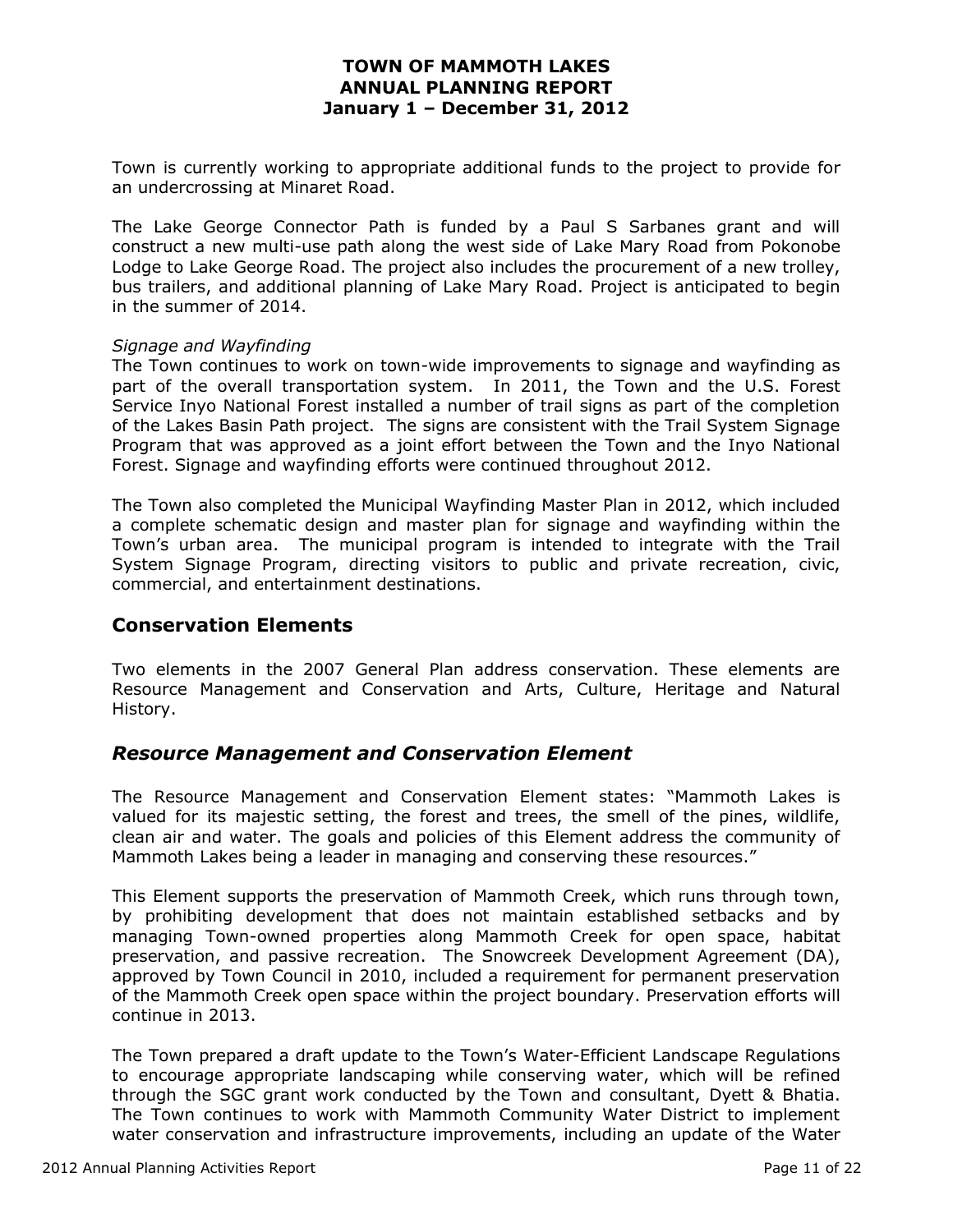Efficient Landscaping Ordinance (as part of the Zoning Code Update), to help implement the Urban Water Management Plan's (UWMP) recommendations and meet mandated efficiency goals.

The Town monitors air quality in coordination with the Great Basin Unified Air Pollution Control District (APCD). This monitoring effort focuses on particulate matter (PM-10), which is caused by wood burning and cinders placed on the roads to increase traction during icy conditions. When PM-10 reaches certain levels in town, "no-burn" days are called, meaning that the use of fireplaces and wood stoves are prohibited for that time period. During the 2011-2012 monitoring season, federal PM-10 standards were not exceeded; however, more stringent State PM-10 standards were exceeded on five days. The days with the poorest air quality exhibited very cold and calm weather. For comparison, there were 33 days that exceeded State standards in 2010-2011. The air quality monitoring season is November  $15^{th}$  to March  $15^{th}$ .

In addition to the monitoring efforts the Town began working on the Air Quality Management Update Plan. This work is funded through a Clean Air Projects Program Grant. The purpose of the plan is to update the Town's air standards and continue to improve the air quality. The plan has not been updated since 1991. The Town anticipates completion of the plan towards the end of 2013.

The Town also purchased a new Street Sweeper in contingency with air quality management and the Clean Air Projects Program Block Grant. The sweeper will be delivered in the summer of 2013.

The Town continues to be supportive of renewable energy resources such as geothermal. In 2010, Mammoth Pacific, LP, a subsidiary of Ormat Technologies, Inc., initiated the permitting process to expand its current geothermal operations in the Mammoth Lakes area. Preparation of an EIR is currently underway, and a draft document was released in winter of 2012, on which the Town provided comments. The Town will continue to be engaged in the process in 2013. In addition, the Town continues to work with the developers of the Mammoth View project who conducted a water test well for the purpose of determining the suitability of low temperature geothermal resources; this testing resulted in a very positive indication that useful amounts of geothermal energy are likely to be present under the site.

In partnership with Mammoth Disposal (MD) and Sierra Conservation project (SCP), the Town has been working on improving waste disposal, and recycling to serve the needs of the Town and surrounding communities. MD is in the process of designing state-ofthe-art Materials Recycling Facility (MRF) for the Town that will solve the Town's ongoing problem and create diversion compliance. For the year of 2011, the Town's diversion rate average was approximately 50%; this includes diversion through the transfer station, road grindings used for road rehab, and grass clippings from the golf courses and parks. In addition, the Town is able to use Vons, Rite Aid, The Post Office, and Shred Pro's numbers as they backhaul their own recyclables. It should be noted that in 2009-2010 the Town's diversion rate was 27%, which prompted an investigation by CalRecycle. The Town anticipates the construction of the MRF in 2013 to achieve and maintain compliance with solid waste diversion requirements. With the passing of AB341 and the State of California's target of 70% diversion by 2020 it is essential to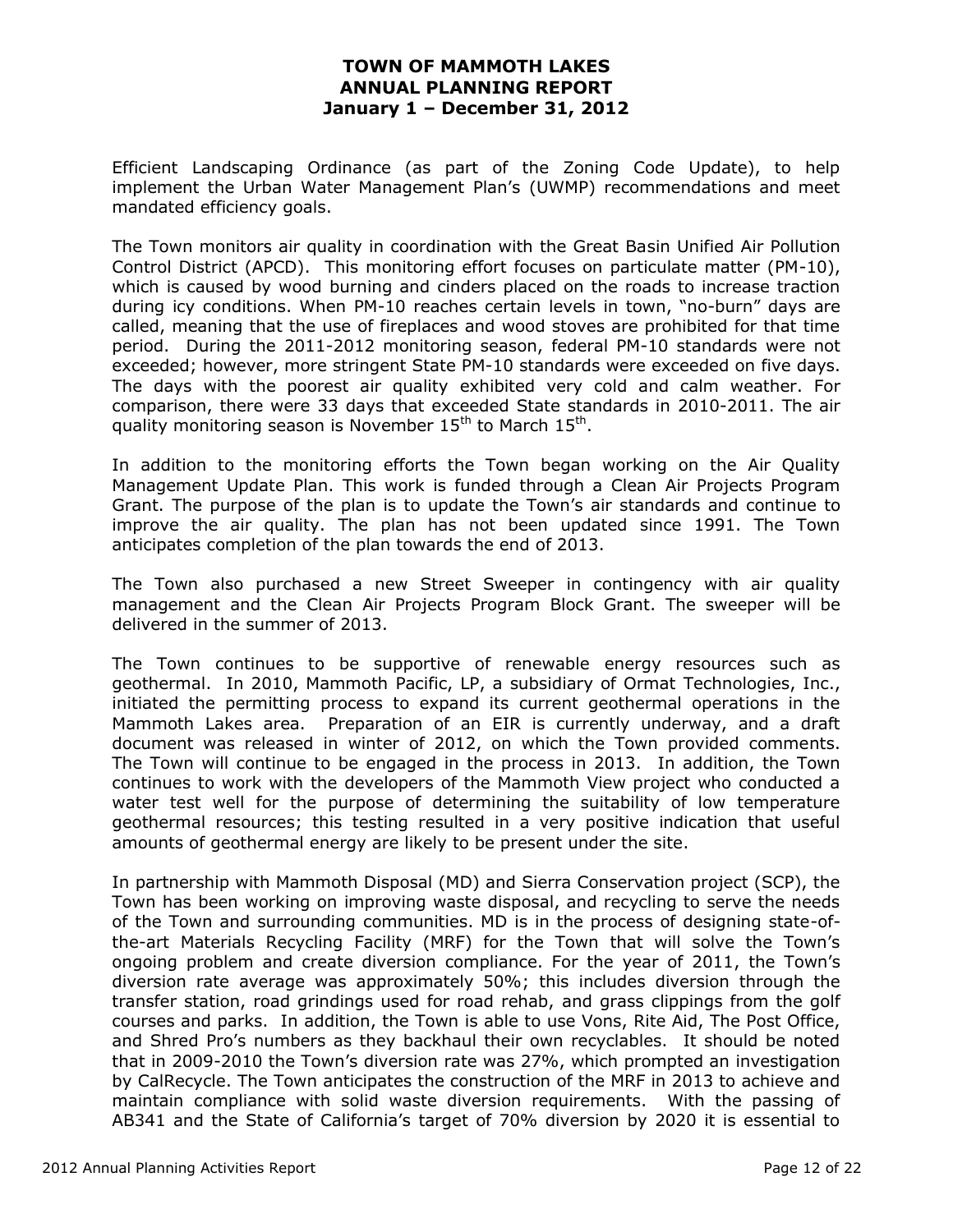have programs in place prior to the mandate. The Town is working with regional partners to achieve and maintain our commitment to CalRecycle.

Another valuable resource is Mammoth's dark night skies. These starry skies continue to be preserved through the Town's Outdoor Lighting Ordinance that requires down directed and shielded light fixtures for all existing and proposed outdoor lights. This requirement has significantly reduced dangerous glare for drivers and pedestrians as well. The Town continues to require all development projects to be consistent with these lighting requirements, and continues code compliance efforts to bring nonconforming fixtures into compliance with the Town's Lighting Ordinance.

Also, the Town continues to require tree removal permits for the removal of hazardous trees and to reduce wildfire danger, which helps to maintain and preserve trees within the community in a healthy and safe condition.

In addition, the California Environmental Quality Act (CEQA) requires analysis of aesthetic, air quality, biological resources, and water quality for all projects. Mitigation measures are identified to reduce impacts to these resources. The Town includes these mitigation measures as conditions of approval for development projects to protect Mammoth Lakes' environmental resources.

## *Arts, Culture, Heritage and Natural History Element*

The Arts, Culture, Heritage and Natural History Element states: "It is important that arts, culture, heritage and natural history are encouraged throughout the community."

The Community and Economic Development Commission have taken on the duties of the Public Arts Commission to continue to implement the Public Arts Program. The purpose of the Public Arts Fee Fund and Program is to develop and maintain a visual arts program and provide for the acquisition and maintenance of quality works of public art.

In the summer of 2013, a Special Events study and report will be prepared. Preparation and support for the study began in 2012.

CEQA requires a cultural resource analysis for all proposed projects. Mitigation measures are identified for each project to reduce impacts to cultural resources. The Town also complies with Senate Bill 18 regarding Native American Tribal Consultation.

## **Open Space Elements**

Two elements in the 2007 General Plan address open space. These elements are Parks, Open Space and Recreation and the Parks and Recreation Element (1990). The Parks, Open Space and Recreation Element states: "Parks, open space, and our recreational opportunities in Mammoth Lakes are critical to our residents and to the success of our tourism-based economy."

The Town completed the environmental (i.e., CEQA) review for a new Parks and Recreation Master Plan, which was adopted by the Town Council in February 2012. The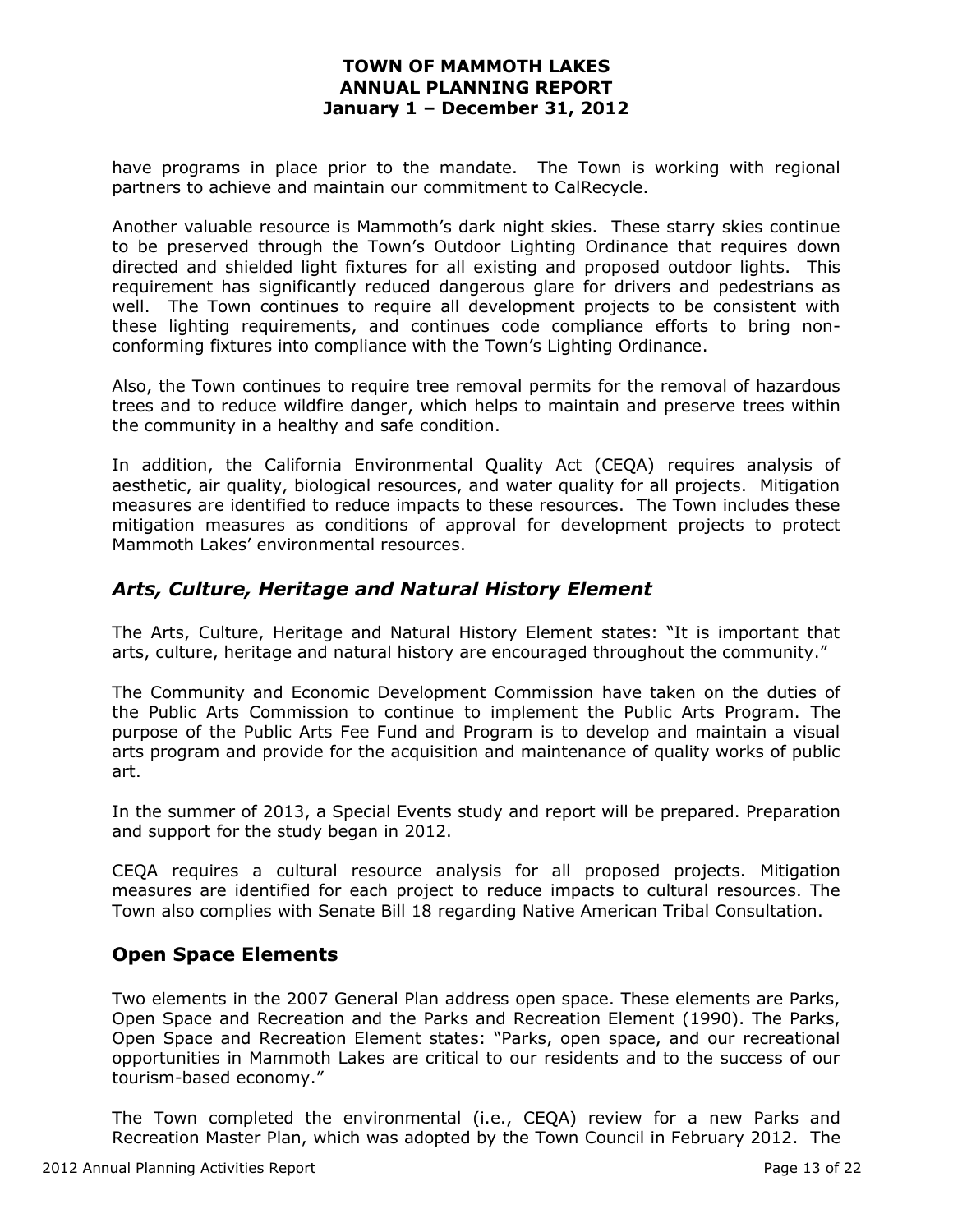new Parks and Recreation Master Plan updated the two parks and recreation related elements of the General Plan.

Adopted in 2008, Measure R created a secured revenue stream (sales tax) that may be used for funding planning, construction, operations, maintenance, programming, and administration of all trails, parks, and recreation facilities managed by the Town without supplanting existing parks and recreation funds. Projects that received 2012 Measure R funds include the Mammoth Lakes Trail System, Mammoth Lakes Trails website (MammothLakestrails.org), signage and wayfinding, and the Whitmore Track Project. Under the Mammoth Lakes trail system over 300,000 projects were approved.

The Town and High Sierra Striders continued working on the Whitmore Track and Field Project. This project brought a high performance track and field facility to the Eastern Sierra, located within the Whitmore Regional Park in Mono County. In spring 2011, the Town was awarded \$112,404 through a Tire Derived Product grant for the use of recycled tires in this project. Phase 1 construction and installation was ongoing in 2012. The expected grand opening of the project is anticipated in the spring of 2013.

The Town continued to operate and maintain all Town parks and recreation facilities in 2011, including Mammoth Creek Park, Community Center Park, Shady Rest Park, Whitmore Regional Park and Pool, and Trails End Park. The Town's ice rink/multi-use facility was operated during the 2012-2013 winter, and the Town in partnership with the Mammoth Unified School District and Mono County Office of Education is investigating summer programming and/or activity options.

## **Noise Elements**

Noise is addressed in two elements of the 2007 General Plan. These elements are Noise (1997) and Community Design.

## *Noise Element*

A goal of the Noise Element is: "To protect the citizens of the Town from the harmful and annoying effects of exposure to excessive noise."

The Town continues to enforce the noise limits stated in Municipal Code 8.16 Noise Regulation.

## *Community Design Element*

A goal of the Community Design Element is: "Enhance community character by minimizing noise."

The California Environmental Quality Act (CEQA) requires a noise analysis for all proposed development projects. Mitigation measures are identified for each project to reduce noise impacts. The Town includes these project specific mitigation measures as conditions of approval for the project to reduce noise impacts. Nuisance complaints related to noise are handled by continued enforcement through the Mammoth Lakes Police Department.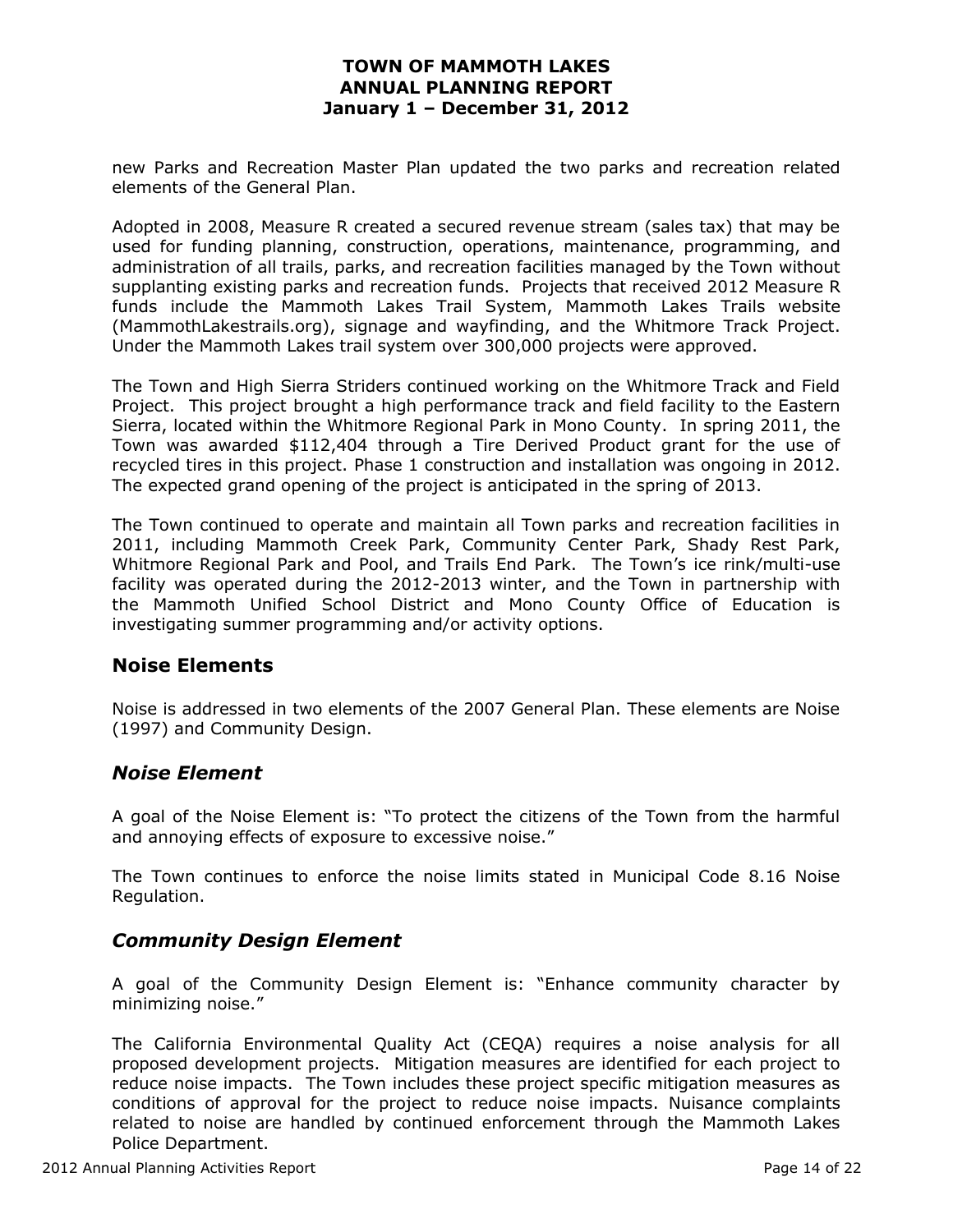## **Safety Element – Public Health and Safety Element**

The Public Health and Safety Element states: "The community will be comfortable and safe. Facilities that are important to a livable community will be supported, provided, and encouraged."

The Town continues to enforce building code requirements to minimize loss of life, injury, and property damage from snow, earthquakes, and fire. The Town also continues to work closely with the Mammoth Lakes Fire Protection District to review proposed development projects to ensure adequate emergency access and fire equipment access. The Town continues to respond to code compliance complaints including those related to potential safety issues. Also, the Town's Public Works Department prioritizes streets for snow clearing to maintain safe routes during snow storms.

All development project applicants are required to submit a Hazardous Waste Acknowledgement Form to disclose any hazardous materials information prior to project review and approval. In addition, the Town maintains an Emergency Operations Plan (EOP) that outlines how the Town will organize to respond to emergencies within the Town's jurisdiction.

Lastly, the Town's Municipal Code continues to allow day care facilities in residential zones to encourage adequate and high quality child care in Mammoth Lakes.

## **Economy Element**

The Economy Element in the 2007 General Plan is an optional Element (not required by California State Law) that states: "Mammoth Lakes' economy is tourismbased…Mammoth Lakes' economic sustainability is dependent upon the mountain resort, expanded employment opportunities, shoulder season and midweek occupancy, air service and many other components of the community."

The Town recently changed the title of the Community Development Department to the Community and Economic Development Department to encourage more focus on Economic Development in the upcoming years.

In 2011, the Town initiated a significant transient occupancy tax (TOT) enforcement program. The program incorporates a substantial outreach component to inform locals and second homeowners of the Town's short term rental regulations. The program addresses transient rentals in unpermitted zones and transient rentals in permitted zones that are not remitting the required tax. A TOT Committee was established to assist and provide direction in the Town's TOT enforcement efforts. In 2012, the Town received \$264,224 in TOT revenue collection. The Town Council adopted Municipal Code revisions to facilitate this program. In 2012, the Town continued to refine and improve the TOT enforcement program, including conducting audits and assessments. The Town continues working on automating the TOT payment system to streamline the remitting process.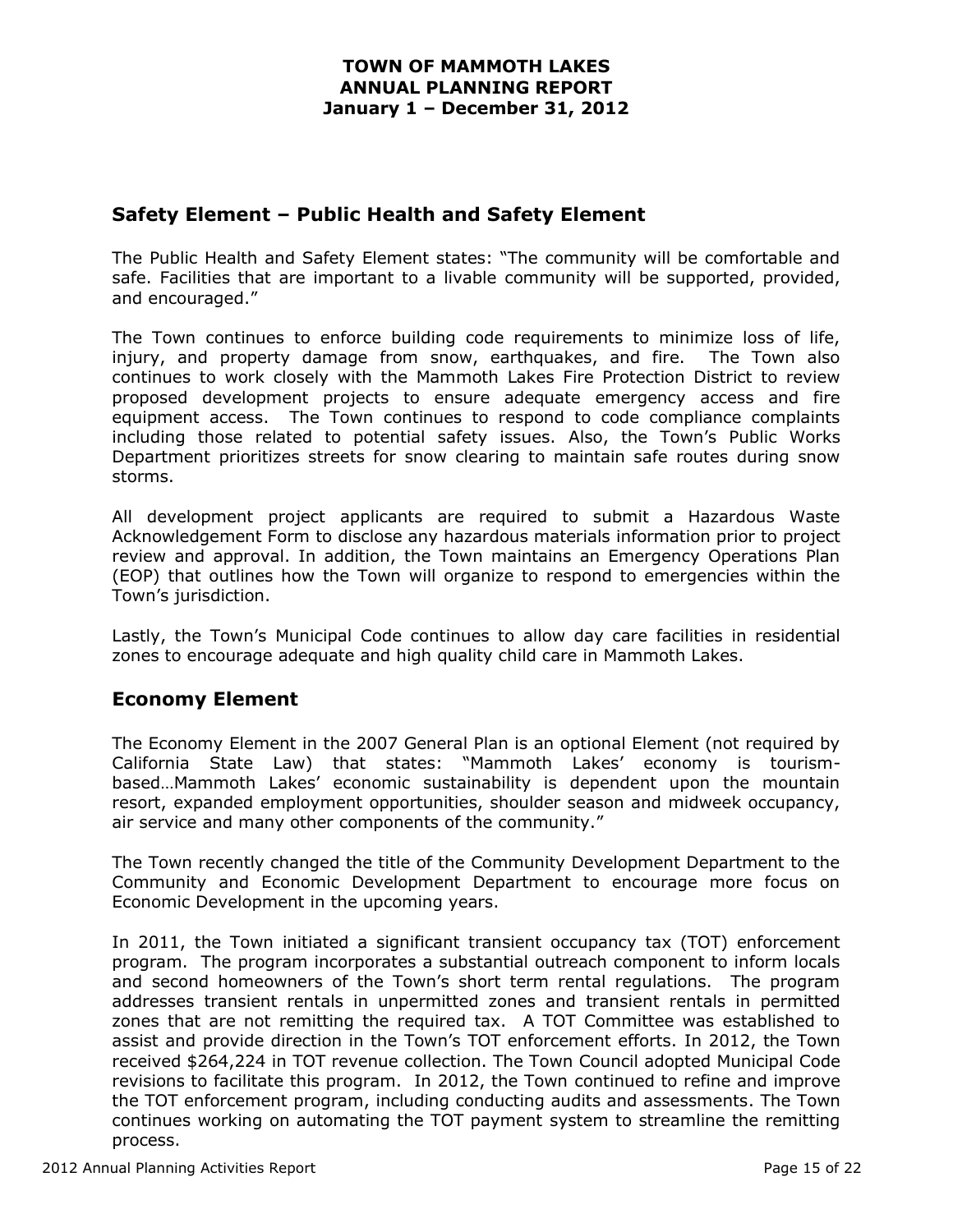The continued expansion of commercial air service is anticipated to have a significant economic benefit for the town, by reducing midweek and seasonal drops in tourism and visitation. The construction of a temporary holding facility at the airport has improved the experience of those using the airport.

An Economic Stimulus Council (ESC) was reduced to a smaller group and is now titled the Economic Stimulus Group (ESG). The group was established to engage the business community in discussions of economics and economic stimulus. Establishment of the ESG has allowed the Town to engage, network, and build capacity in the business community. The group continues to support the development and implementation of the Town's Economic Development goals.

The Council approved a draft scope of work for the Town's Economic Development Program in 2011. The Economic Development Program would implement the actions and programs within the General Plan and Destination Resort Community and Economic Development Strategy. The Town anticipates continued work on the Economic Development Program in 2013.

## **Housing Element**

 $\overline{\phantom{a}}$ 

Housing element law requires local governments to adequately plan to meet the existing and projected housing needs of all economic segments of the community<sup>1</sup>. All Housing Elements must meet the requirements of the California Government Code 65583 and 65584.

The Town adopted the updated Housing Element on June 23, 2010, which was certified as compliant with State Law in September 2010. The Housing Element addresses the planning period 2007-2014, and meets the two purposes identified by State law, including assessment of current and future housing needs and constraints in meeting those needs; and providing a strategy that establishes housing goals, policies, and programs. The Housing Element addresses the statewide housing goal of "attaining decent housing and a suitable living environment for every California family."

In 2012, the Town continued work to update the existing Housing Ordinance (Municipal Code 17.36) to reflect the Housing Element Update and the interim housing mitigation policy adopted by Town Council in 2009. The interim policy sets revised (reduced) requirements for housing mitigation, including reliance on an inclusionary housing requirement for residential and lodging projects, revision of the in-lieu fee schedule for housing, and exemptions for certain project types from housing mitigation. This update would also ensure compliance with recent legal mandates (the "Palmer and Patterson" cases) regarding inclusionary housing programs. The updated Housing Ordinance is anticipated to be adopted and effective in 2013.

Mammoth Lakes Housing, Inc. (MLH) was established by the Town in 2003 to acquire and develop reasonably priced housing for the resident worker population of Mammoth Lakes and to manage and facilitate the ownership and rental of such housing. Town staff continues to work with MLH on achieving the goals of the Housing Element.

<sup>2012</sup> Annual Planning Activities Report Page 16 of 22 <sup>1</sup> Housing and Community Development website, http://www.hcd.ca.gov/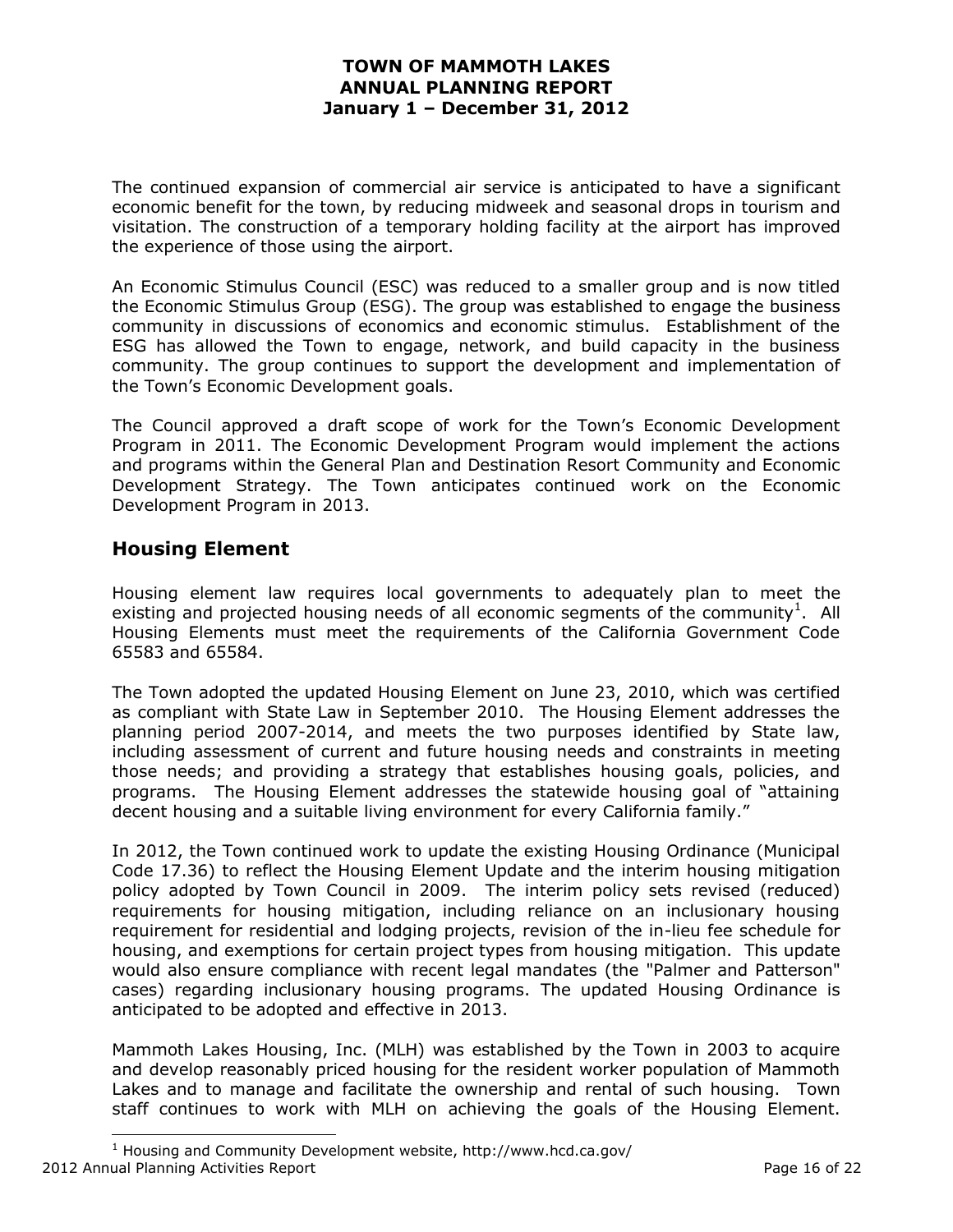Attachment 1 identifies the Town's actions towards completion of the programs and status of the Town's compliance with the deadlines in the updated Housing Element.

In 2011, MLH obtained the necessary permits and completed the work to renovate and upgrade a multi-tenant property at 1829 Old Mammoth Road. A final inspection and certificate of occupancy was issued in early 2012. This property was acquired by MLH through a Community Development Block Grant (CDBG) Program. The CDBG provided funds for MLH to purchase and convert the market rate four-plex into permanent affordable housing, as well as upgrade the units to a high level of energy efficiency. The units have been fully leased by income qualified households since their completion in January 2012.

MLH commissioned RRC & Associates in 2011 to conduct a housing needs assessment for Mammoth Lakes. Through employee and employer surveys, interviews, and trend analysis, data was collected which will be used to drive the Community Housing Strategy. The recommendations of this assessment include expanding MLH rehabilitation efforts, initiating the development of additional rental housing, exploring opportunities to better serve the Hispanic/Latino population, and exploring relaxing current restrictions on deed restricted properties, among others. This study will influence the Community Housing Strategy which continues to be a priority of both the Town of Mammoth Lakes and Mammoth Lakes Housing. The Town anticipates the completion of the Community Housing Strategy by December 31, 2013.

The Town offered a First Time Home Buyers Assistance Program with funding available from the BEGIN and HOME Programs. Three households were assisted with these funds in 2012.

The December 31, 2012 balance within the Affordable Housing In-Lieu Fund totaled \$444,738.53.

The Town, in conjunction with MLH, submitted one grant application to the CDBG Program for the Acquisition and Rehabilitation of an existing multi-family complex, the Rehabilitation of the Glass Mountain Apartments, and planning and technical assistance funds in the amount of \$1,050,000,000, which was not awarded (Table 1).

| <b>Grant Funding</b><br>Source | Amount    | .<br>Program                                                | <b>Status</b> |
|--------------------------------|-----------|-------------------------------------------------------------|---------------|
| <b>CDBG</b>                    | \$100,000 | Planning<br>&<br>Technical<br>Assistance                    | Not Awarded   |
| <b>CDBG</b>                    | \$600,000 | Acquisition<br>and<br>Rehabilitaion                         | Not Awarded   |
| <b>CDBG</b>                    | \$400,000 | Rehabilitation<br>Glass<br>of<br><b>Mountain Apartments</b> | Not Awarded   |

**Table 1: Housing Related Grant Applications**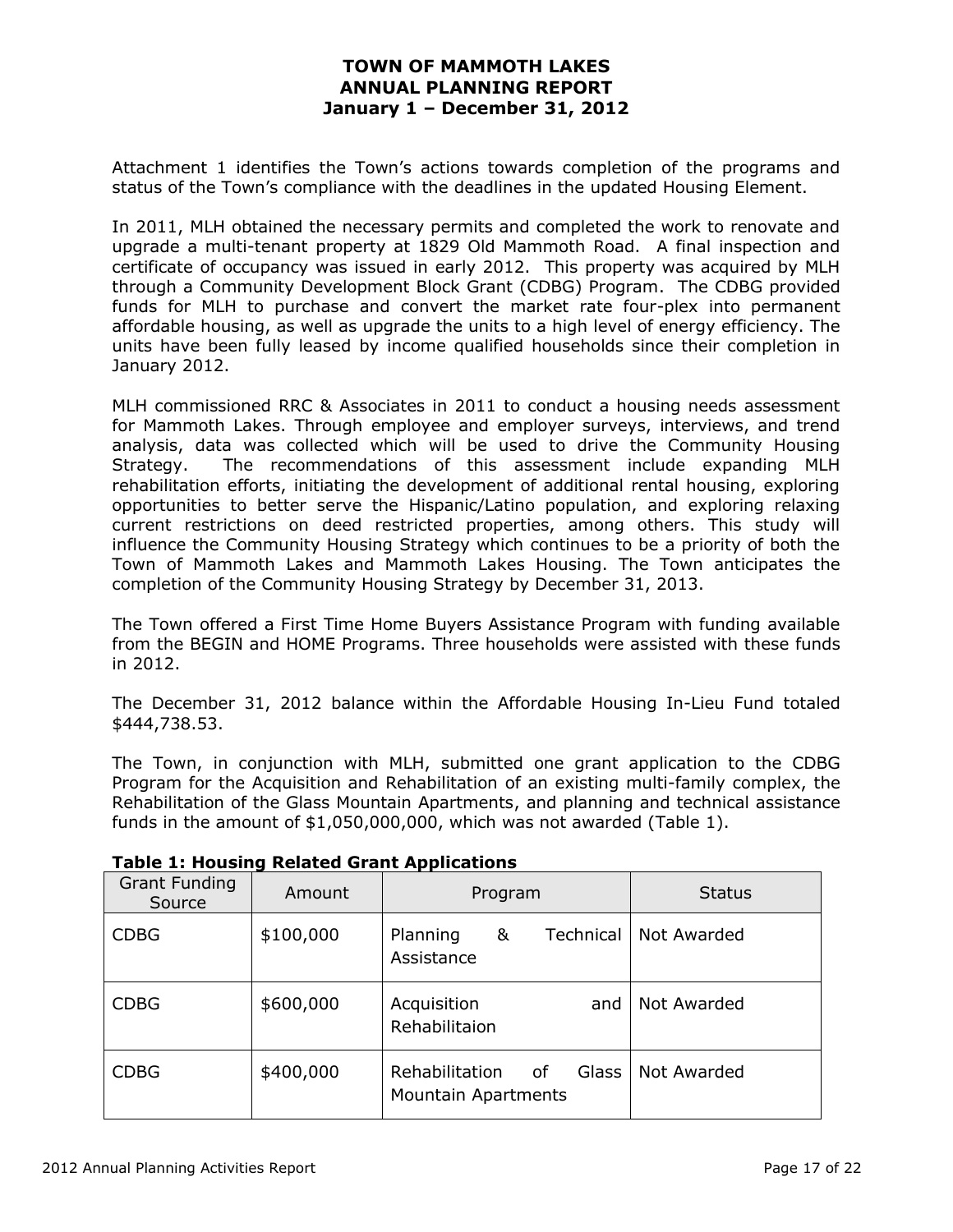## **REGIONAL HOUSING NEEDS**

Table 2 summarizes the Town's progress towards meeting the Regional Housing Needs Allocation (RHNA), for the 2007-2014 Housing Element period.

| Year<br>Constructed/Restricted | - - - -<br>Very Low | Low | Moderate | Above-Moderate<br>Deed Restricted) |
|--------------------------------|---------------------|-----|----------|------------------------------------|
| 2007                           | 9                   | 57  |          |                                    |
| 2008                           | 3                   | 15  | 10       | 24                                 |
| 2009                           |                     |     | 5        | 19                                 |
| 2010                           | 0                   | 4   |          | 0                                  |
| 2011                           | 0                   |     |          | 0                                  |
| 2012                           | 0                   |     |          | 0*                                 |
| Total                          | 12                  | 76  | 17       | 45                                 |
| <b>RHNA 2007-2014</b>          | 55                  | 56  | 58       | 110                                |
| <b>Net Remaining</b>           | 43                  | (20 | 41       | 65                                 |

**Table 2: 2007-2012 Progress to Meeting RHNA**

\*11 non-deed restricted market rate units were constructed in 2012.

As shown in the Table 2, the Town did not acquire or construct any new housing units in 2012, but was able to finalize the rehabilitation of and lease the four low-income apartments (i.e., Star Apartments). Ongoing efforts will need to be focused on the production of housing, particularly for very-low, moderate, and above-moderate income residents, in order to achieve the Town's fair share of the regional housing need.

The Town continued to direct resources to housing in 2012, particularly the allocation of in-lieu housing funds, and a portion of Transient Occupancy Tax revenues to housing. The latter source was principally used to fund the work of MLH, the Town's affordable housing non-profit. MLH has used these funds to leverage additional State and Federal grant funds to construct and acquire affordable housing units, to provide down payment assistance to qualifying households, and to provide assistance to qualified families to find and move into affordable housing units.

## **GOVERNMENTAL CONSTRAINTS TO AFFORDABLE HOUSING**

The Housing Element is required to analyze and identify potential government constraints to the production of affordable housing, and where possible, identify programs that will help to lessen these constraints. Examples of such constraints are government-imposed fees that contribute to the overall cost of housing production, development standards that make it more difficult or costly to develop, or review processes that add time and cost to housing development proposals.

Although some development standards, such as those for on-site parking, lot coverage, and setbacks may be more stringent than in other communities, they are appropriate in the town's local context, particularly the need to deal with large amounts of snowfall.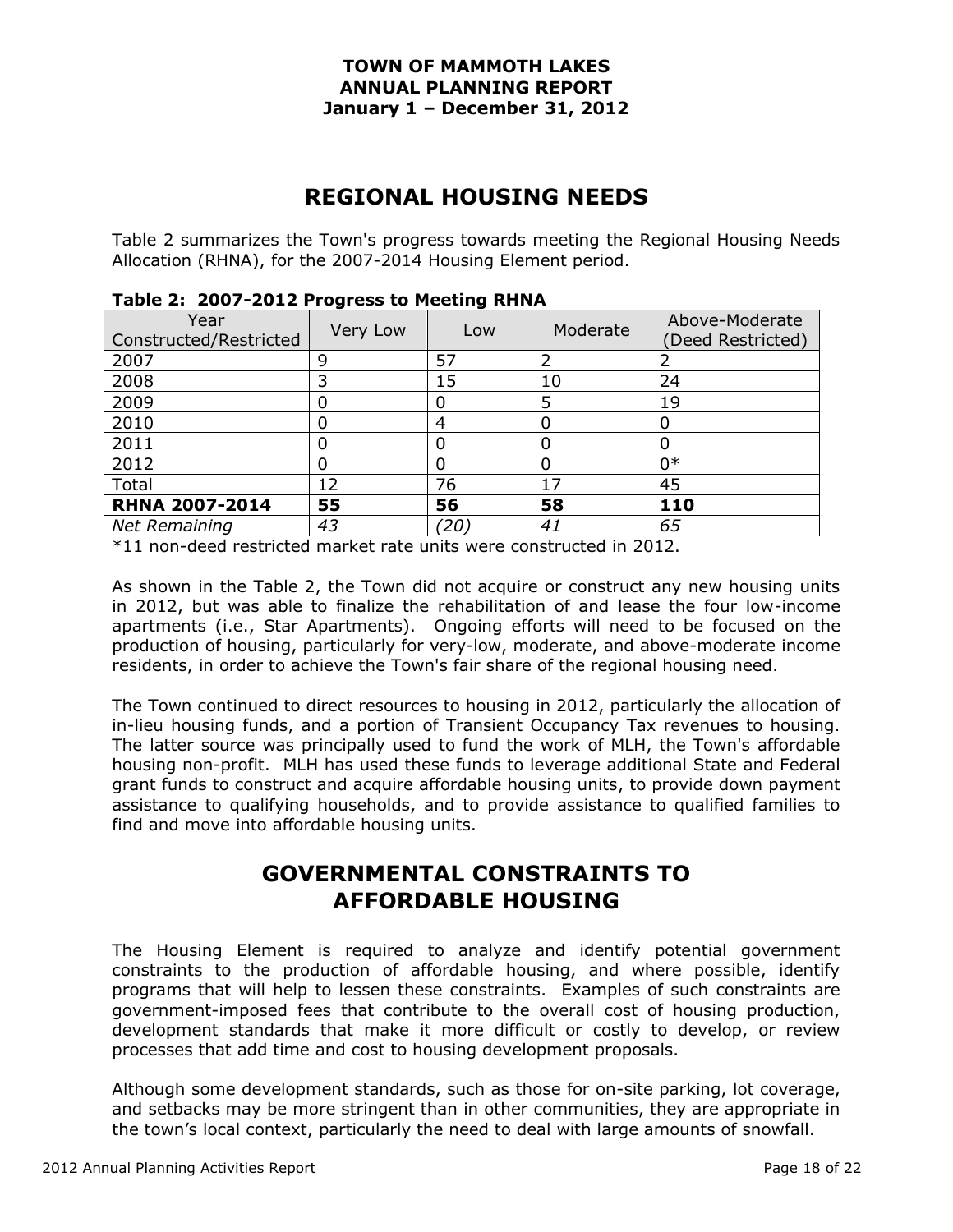The analysis of government constraints found that the Town's permitting, development review, and fees represent actual staff costs and time to process applications, and are not unduly restrictive to new residential development. The Town undertook a review of its development impact fees, including housing mitigation in lieu fees, and, as a result, lowered fees substantially in 2009. One area identified for improvement is the Zoning Code, which has not been updated since adoption of the General Plan update in 2007; this may add potential complexity to the interpretation of policies and standards.

Programs identified in the Housing Element to reduce governmental constraints to housing production include:

- Modify the Municipal Code (MC) to incorporate General Plan Policy L.2.D, allowing additional density bonuses for deed-restricted housing projects, and SB 2 pertaining to emergency shelters and transitional housing (H.1.D.1 and H.1.F.2).
- Adopt a resolution waiving application processing fees for developments that include affordable to extremely low-income households (H.4.B.1).
- Amend the MC to allow residential care and assisted living facilities, licensed group homes, and small residential care facilities (H.4.C.1 and H.4.C.2).
- Amend the MC to clarify that manufactured housing is permitted in all residential zones (H.4.C.3).
- Allow additional types of secondary housing units within single family residential zones (H.4.D.1).
- Amend the DIF Ordinance to assure that impact fees do not impede housing production to meet the Town's RHNA (H.4.E.2).
- Amend the Town's parking standards to allow reduced parking standards for affordable, infill, and mixed use housing (H.4.E.3).

In addition, the Housing Element identifies completion of the comprehensive Zoning Code Update as a key action. The Zoning Code Update will help to reduce regulatory constraints to housing development by ensuring that the Zoning Code is consistent with the General Plan, reducing ambiguity and making for a more efficient review process. It will also look at opportunities for streamlining and simplification of development review procedures, such as design review. The Zoning Code Update is underway and continues towards the goal of completion in 2013.

The Housing Element also includes an action, H.2.B.1, to amend the Zoning Ordinance in keeping with the interim housing mitigation policy, which was adopted in November 2009. The analysis leading to adoption of the interim policy concluded that existing development impact and housing fees were set at a relatively high level, and were likely to suppress development, including new housing production. The interim policy simplifies the current requirements for housing mitigation, generally reduces the cost burden associated with housing mitigation, and requires periodic review of housing fees to ensure they are in line with actual community needs and costs to develop affordable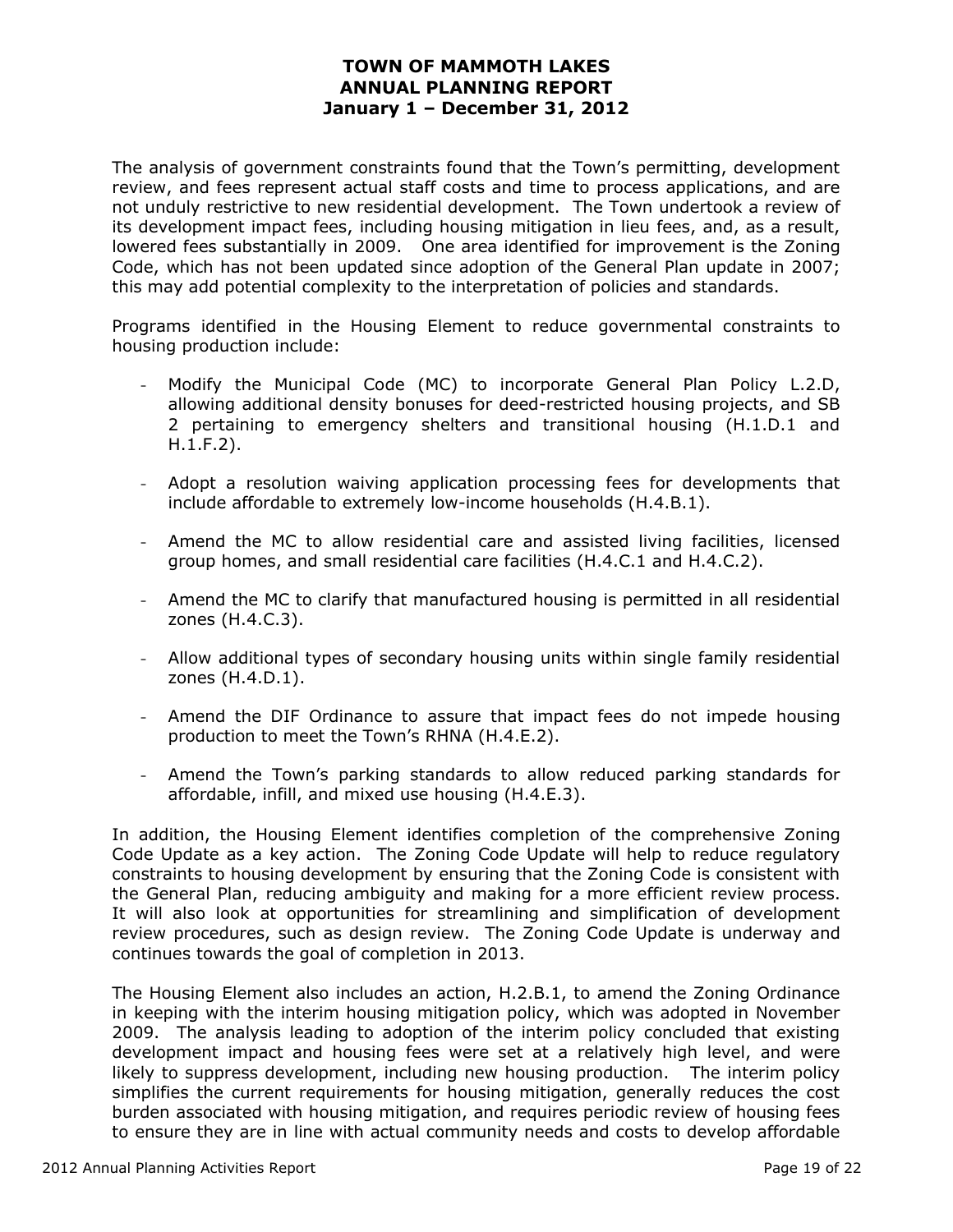housing. In addition, the Town and MLH are working with a consultant on long term development projections (i.e., development forecast) that will help to refine estimates of workforce housing needs and more efficiently calibrate housing programs and fees. A complete summary of the Town's progress to achieving the programs identified in the Housing Element is included as Attachment 1.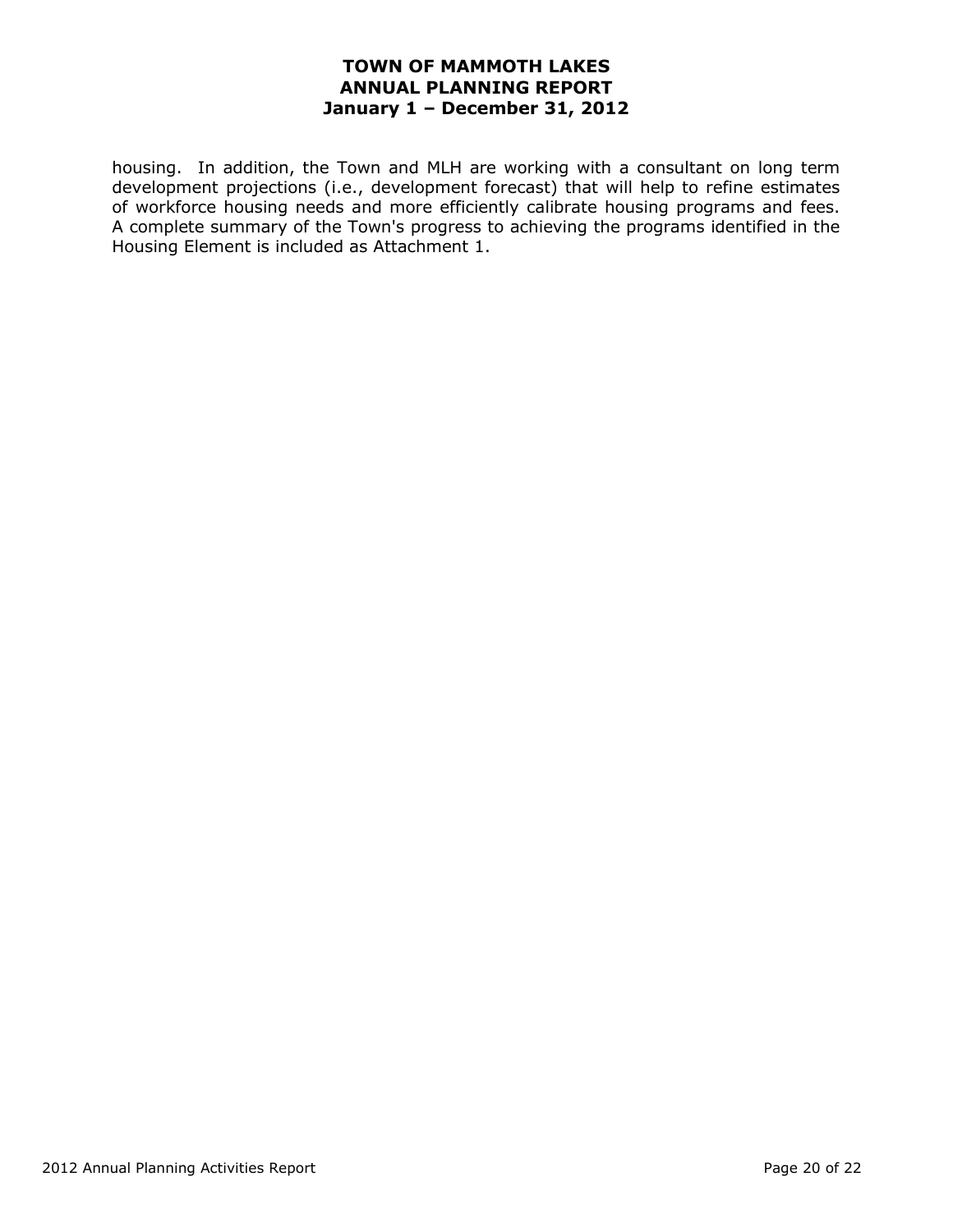## **PLANNING APPLICATIONS**

The following table summarizes the status of planning applications as of December 31, 2012. A detailed list of application requests is attached (Attachment 2).

### **Table 3: 2011 Planning Applications**

| Table 1                               |                |                |                                 |                |  |  |  |  |  |
|---------------------------------------|----------------|----------------|---------------------------------|----------------|--|--|--|--|--|
| <b>Application Types</b>              | Requests       | Approved       | Denied                          | In Process     |  |  |  |  |  |
| <b>General Plan Amendments</b>        | $\mathbf{1}$   | $\mathbf{1}$   | $\mathbf 0$                     | $\overline{0}$ |  |  |  |  |  |
| District Zoning Amendments            | $\overline{2}$ | $\mathbf{1}$   | $\mathbf 0$                     | $\mathbf{1}$   |  |  |  |  |  |
| Zoning Code Amendments                | $\mathbf{1}$   | $\overline{0}$ | $\mathbf 0$                     | $\mathbf{1}$   |  |  |  |  |  |
| Use Permit Applications               | 3              | $\overline{2}$ | 0                               | $\mathbf{1}$   |  |  |  |  |  |
| <b>Tentative Tract Maps</b>           | $\mathbf{1}$   | $\mathbf{1}$   | 0                               | $\mathbf 0$    |  |  |  |  |  |
| <b>Tentative Parcel Maps</b>          | 0              | $\overline{0}$ | $\mathbf 0$                     | $\mathbf{1}$   |  |  |  |  |  |
| Variances                             | $\mathbf{1}$   | $\mathbf{1}$   | $\mathbf 0$                     | $\overline{0}$ |  |  |  |  |  |
| Design Reviews                        | $\overline{2}$ | $\overline{2}$ | $\mathbf 0$                     | $\mathbf 0$    |  |  |  |  |  |
| Administrative Design Review          | $\overline{7}$ | $\overline{7}$ | $\mathbf 0$                     | $\overline{0}$ |  |  |  |  |  |
| Lot Line Adjustments                  | 3              | 3              | $\mathbf 0$                     | $\overline{0}$ |  |  |  |  |  |
| <b>Concept Reviews</b>                | 1              | $\mathbf{1}$   | $\mathbf 0$                     | 0              |  |  |  |  |  |
| Zoning Adjustments                    | 6              | 6              | $\mathbf 0$                     | $\mathbf 0$    |  |  |  |  |  |
| <b>Administrative Permits</b>         | 6              | 6              | $\mathbf 0$                     | 0              |  |  |  |  |  |
| <b>Building Permits</b>               | 480            | 478            | $\mathbf 0$                     | $\overline{2}$ |  |  |  |  |  |
| <b>Code Compliance Cases</b>          | 75             | <b>NA</b>      | <b>NA</b>                       | <b>NA</b>      |  |  |  |  |  |
| <b>TOT Compliance Cases</b>           | 150            | <b>NA</b>      | <b>NA</b>                       | <b>NA</b>      |  |  |  |  |  |
| Sign Permits                          | 23             | 23             | $\mathbf 0$                     | $\mathbf 0$    |  |  |  |  |  |
| <b>Tree Removal Permits</b>           | 88             | 85             | $\overline{2}$<br>(1 withdrawn) | $\Omega$       |  |  |  |  |  |
| <b>Business License Registrations</b> | 178            | 177            | 1                               | 0              |  |  |  |  |  |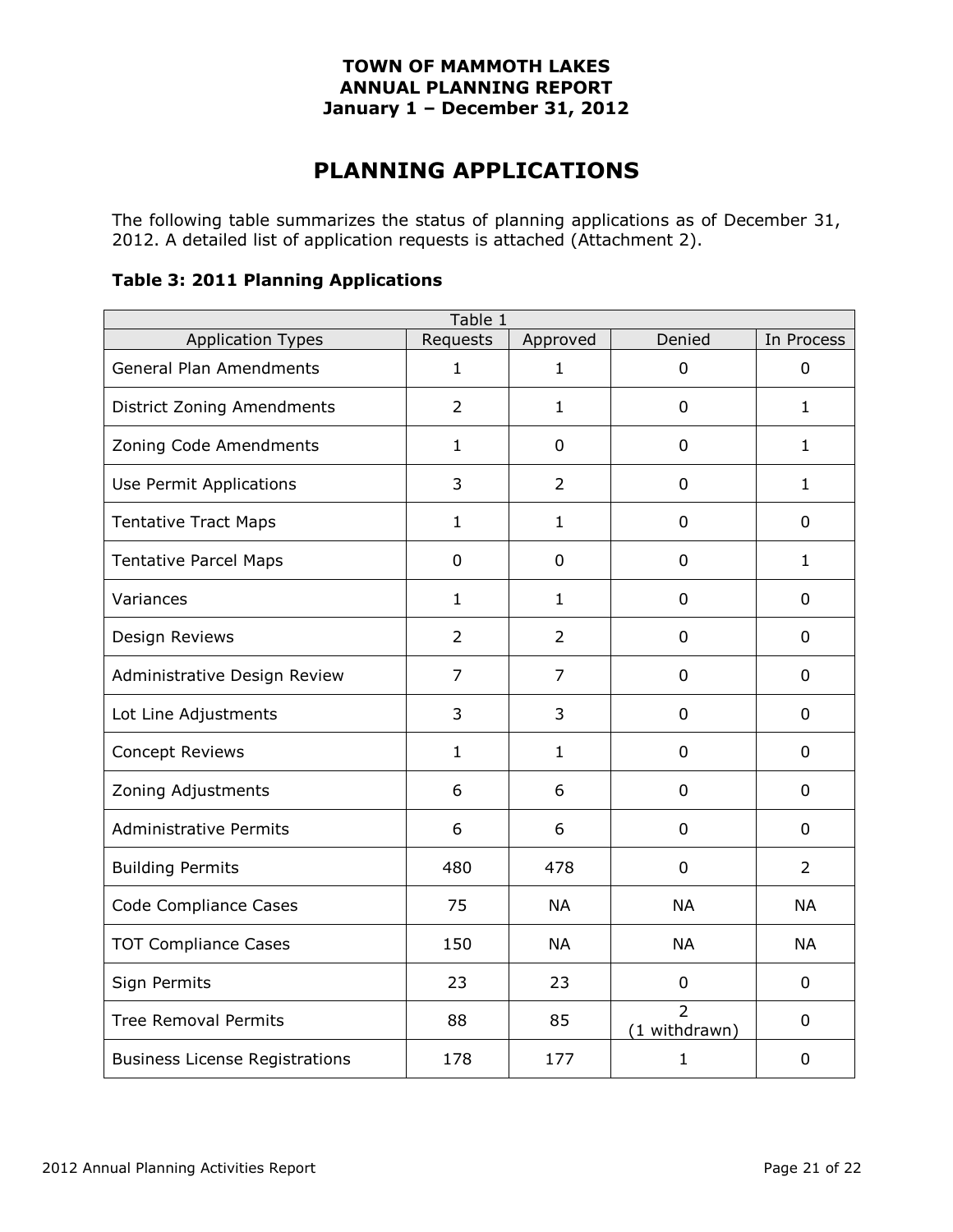## **LOOK AHEAD - MAJOR PROJECTS IN 2013**

The Town of Mammoth Lakes anticipates a busy 2013 completing significant work programs and projects that will further implement the 2007 General Plan:

- Zoning Code Update
- Main Street Implementation Plan Project
- Economic Development Program continuation
- TOT payment system and continued TOT Enforcement Program
- Online Building Permit System
- Airport Layout Plan Update Narrative completion
- Airport Terminal Planning and Environmental Review
- Trails Signage and Wayfinding
- Air Quality Management Plan Update
- Special Events Study and Report
- Housing Ordinance adoption
- Single Family Transient Rental Zone Code Amendment
- Water Efficient Landscape Ordinance Adoption
- Code Compliance
- Mammoth View CFD and Utility Undergrounding District Formation
- Permit Processing
- Grant funded sidewalk and trails projects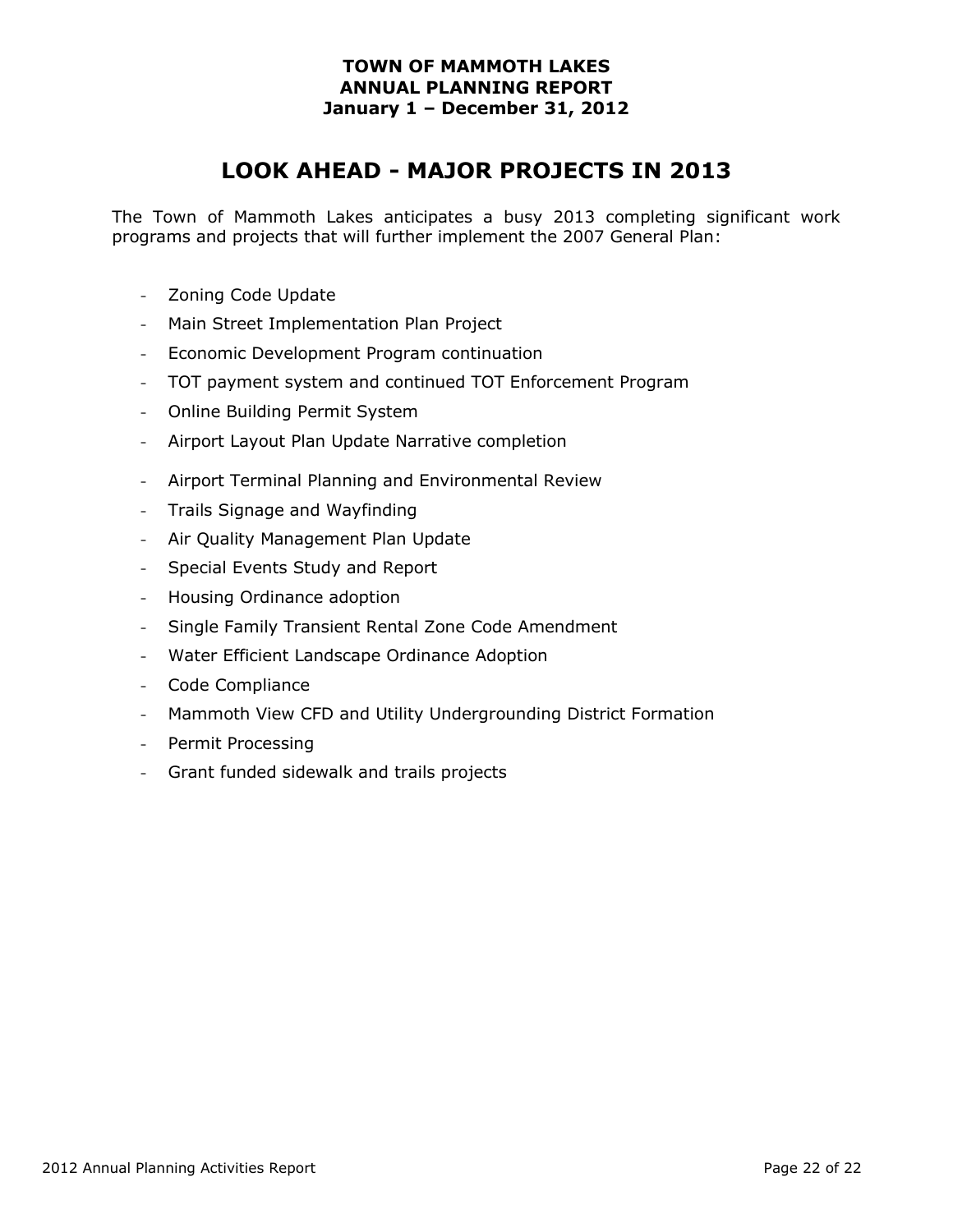## **ATTACHMENTS**

**Attachment 1:** Annual Element Progress Report – Housing Element Implementation

**Attachment 2:** Detailed List of Planning Application Requests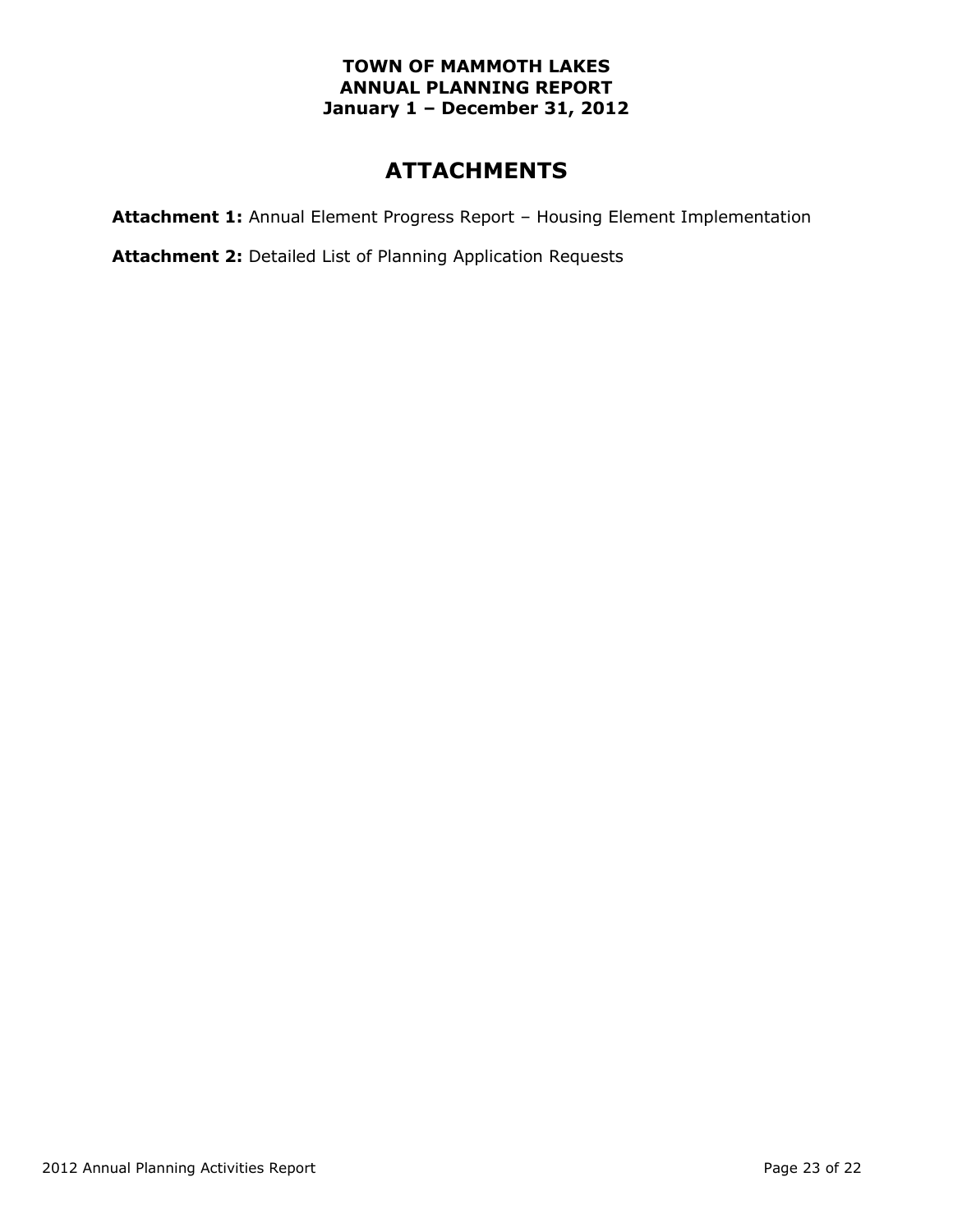(CCR Title 25 §6202 )

**Jurisdiction** Town of Mammoth Lakes

**Reporting Period** 

1/1/2012 -12/31/2012

**Table A**

## **Annual Building Activity Report Summary - New Construction Very Low-, Low-, and Mixed-Income Multifamily Projects**

|                                                        |                  | <b>Housing Development Information</b> | <b>Housing with Financial Assistance</b><br>and/or<br><b>Deed Restrictions</b> |        | <b>Housing without</b><br><b>Financial Assistance</b><br>or Deed Restrictions |                    |                    |                  |                                    |                                                     |                                                                       |             |              |                                                                                                               |
|--------------------------------------------------------|------------------|----------------------------------------|--------------------------------------------------------------------------------|--------|-------------------------------------------------------------------------------|--------------------|--------------------|------------------|------------------------------------|-----------------------------------------------------|-----------------------------------------------------------------------|-------------|--------------|---------------------------------------------------------------------------------------------------------------|
| $\mathbf{1}$                                           | $\overline{2}$   | 3                                      |                                                                                |        | $\overline{4}$                                                                |                    | 5                  | 5a               | 6                                  | $\overline{7}$                                      | 8                                                                     |             |              |                                                                                                               |
| Project Identifier                                     |                  | Tenure                                 |                                                                                |        | Affordability by Household Incomes                                            |                    | <b>Total Units</b> |                  | Assistance<br>Programs<br>for Each | <b>Deed</b><br>Restricted                           | Note below the number of units<br>determined to be affordable without |             |              |                                                                                                               |
| (may be APN No.,<br>project name or                    | Unit<br>Category | R=Renter                               | Very Low-                                                                      | Low-   | Moderate-                                                                     | Above<br>Moderate- | per<br>Project     | Units*           | Est. # Infill                      |                                                     |                                                                       | Development | <b>Units</b> | financial or deed restrictions and<br>attach an explanation how the<br>jurisdiction determined the units were |
| address)                                               |                  | O=Owner                                | Income                                                                         | Income | Income                                                                        | Income             |                    | See Instructions |                                    | See Instructions affordable. Refer to instructions. |                                                                       |             |              |                                                                                                               |
|                                                        |                  |                                        |                                                                                |        |                                                                               | 11                 |                    |                  |                                    |                                                     |                                                                       |             |              |                                                                                                               |
|                                                        |                  |                                        |                                                                                |        |                                                                               |                    |                    |                  |                                    |                                                     |                                                                       |             |              |                                                                                                               |
|                                                        |                  |                                        |                                                                                |        |                                                                               |                    |                    |                  |                                    |                                                     |                                                                       |             |              |                                                                                                               |
|                                                        |                  |                                        |                                                                                |        |                                                                               |                    |                    |                  |                                    |                                                     |                                                                       |             |              |                                                                                                               |
|                                                        |                  |                                        |                                                                                |        |                                                                               |                    |                    |                  |                                    |                                                     |                                                                       |             |              |                                                                                                               |
|                                                        |                  |                                        |                                                                                |        |                                                                               |                    |                    |                  |                                    |                                                     |                                                                       |             |              |                                                                                                               |
|                                                        |                  |                                        |                                                                                |        |                                                                               |                    |                    |                  |                                    |                                                     |                                                                       |             |              |                                                                                                               |
|                                                        |                  |                                        |                                                                                |        |                                                                               |                    |                    |                  |                                    |                                                     |                                                                       |             |              |                                                                                                               |
| (9) Total of Moderate and Above Moderate from Table A3 |                  | $\blacktriangleright$                  | $\mathbf 0$                                                                    | 11     |                                                                               |                    |                    |                  |                                    |                                                     |                                                                       |             |              |                                                                                                               |
| (10) Total by income Table A/A3                        |                  | ▶<br>$\blacktriangleright$             |                                                                                |        |                                                                               | 11                 | 0l                 |                  |                                    |                                                     |                                                                       |             |              |                                                                                                               |
| (11) Total Extremely Low-Income Units*                 |                  |                                        |                                                                                |        |                                                                               |                    |                    |                  |                                    |                                                     |                                                                       |             |              |                                                                                                               |

\* Note: These fields are voluntary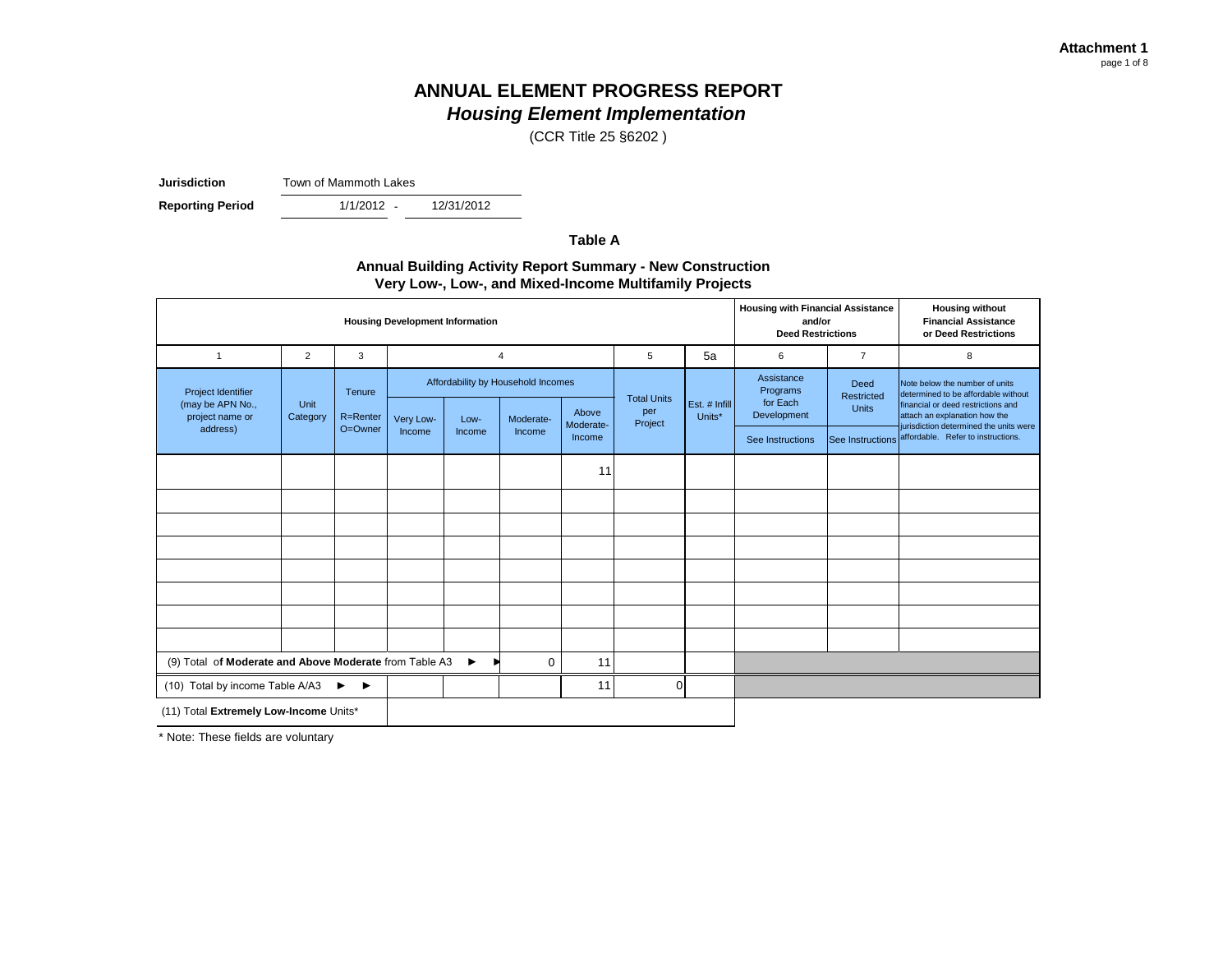(CCR Title 25 §6202 )

**Jurisdiction** Town of Mammoth Lakes

 $1/1/2012 -$ **Reporting Period** 1/1/2012 - 12/31/2012

**Table A2**

## **Annual Building Activity Report Summary - Units Rehabilitated, Preserved and Acquired pursuant to GC Section 65583.1(c)(1)**

Please note: Units may only be credited to the table below when a jurisdiction has included a program it its housing element to rehabilitate, preserve or acquire units to accommodate a portion of its RHNA whichmeet the specific criteria as outlined in GC Section 65583.1(c)(1)

|                                   |                              |                     | Affordability by Household Incomes |                              |                                                                                                                                    |  |
|-----------------------------------|------------------------------|---------------------|------------------------------------|------------------------------|------------------------------------------------------------------------------------------------------------------------------------|--|
| <b>Activity Type</b>              | Extremely<br>Low-<br>Income* | Very Low-<br>Income | Low-<br>Income                     | <b>TOTAL</b><br><b>UNITS</b> | (4) The Description should adequately document how each unit complies with<br>subsection (c)(7) of Government Code Section 65583.1 |  |
| (1) Rehabilitation Activity       |                              |                     |                                    |                              |                                                                                                                                    |  |
| (2) Preservation of Units At-Risk |                              |                     |                                    |                              |                                                                                                                                    |  |
| (3) Acquisition of Units          |                              |                     |                                    |                              |                                                                                                                                    |  |
| (5) Total Units by Income         | 0                            | 0                   | 0                                  | 0                            |                                                                                                                                    |  |

\* Note: This field is voluntary

**Annual building Activity Report Summary for Above Moderate-Income Units (not including those units reported on Table A) Table A3**

|                                                     | 1.<br><b>Single Family</b> | 2.<br><b>2 - 4 Units</b> | 3.<br>5+ Units | 4.<br><b>Second Unit</b> | 5.<br><b>Mobile Homes</b> | 6.<br><b>Total</b> | 7.<br>Number of<br>infill units* |
|-----------------------------------------------------|----------------------------|--------------------------|----------------|--------------------------|---------------------------|--------------------|----------------------------------|
| No. of Units Permitted for<br><b>Moderate</b>       |                            |                          |                |                          |                           | 0                  |                                  |
| No. of Units Permitted for<br><b>Above Moderate</b> | 11                         |                          |                |                          |                           | 11                 |                                  |

\* Note: This field is voluntary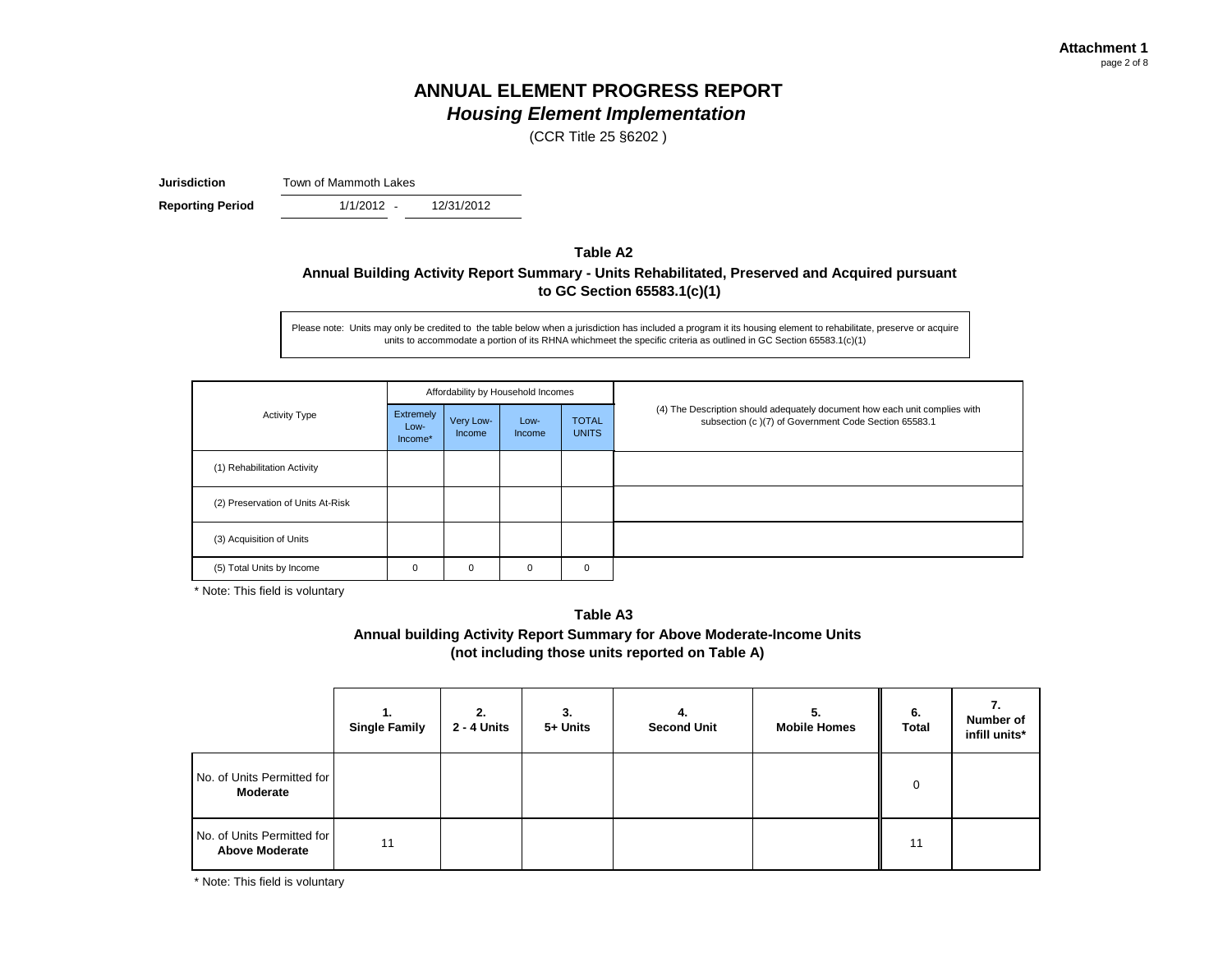(CCR Title 25 §6202 )

**Jurisdiction** Town of Mammoth Lakes

**Reporting Period** 1/1/2012 - 12/31/2012

 $1/1/2012 -$ 

**Table B**

## **Regional Housing Needs Allocation Progress**

**Permitted Units Issued by Affordability**

|                    | Enter Calendar Year starting with the first year of<br>the RHNA allocation period. See Example. |                                              | 2007 | 2008      | 2009        | 2010        | 2011        | 2012        | 2013                   | 2014      | 2015      | <b>Total Units</b>     | Total                             |
|--------------------|-------------------------------------------------------------------------------------------------|----------------------------------------------|------|-----------|-------------|-------------|-------------|-------------|------------------------|-----------|-----------|------------------------|-----------------------------------|
|                    | <b>Income Level</b>                                                                             | <b>RHNA</b><br>Allocation by<br>Income Level | Year | Year<br>2 | Year<br>3   | Year<br>4   | Year<br>5   | Year<br>6   | Year<br>$\overline{7}$ | Year<br>8 | Year<br>9 | to Date<br>(all years) | Remaining RHNA<br>by Income Level |
| Very Low           | Deed<br>Restricted<br>Non-deed<br>restricted                                                    | 55                                           | 9    | 3         | $\mathbf 0$ | $\mathbf 0$ | $\mathbf 0$ | $\mathbf 0$ |                        |           |           | 12                     | 43                                |
| Low                | Deed<br>Restricted<br>Non-deed<br>restricted                                                    | 56                                           | 57   | 15        | $\mathbf 0$ | 4           | $\mathbf 0$ | 0           |                        |           |           | 76                     | $-20$                             |
| Moderate           | Deed<br>Restricted<br>Non-deed<br>restricted                                                    | 58                                           | 2    | 10        | 5           | $\mathbf 0$ | $\mathbf 0$ | $\mathbf 0$ |                        |           |           | 17                     | 41                                |
| Above Moderate     |                                                                                                 | 110                                          | 2    | 24        | 19          | $\mathbf 0$ | $\mathbf 0$ | 11          |                        |           |           | 56                     | 54                                |
| Total RHNA by COG. | Enter allocation number:                                                                        | 279                                          | 70   | 52        | 24          | 4           | $\mathbf 0$ | 11          |                        |           |           | 161                    |                                   |
| Total Units ▶      | $\blacktriangleright$ $\blacktriangleright$                                                     |                                              |      |           |             |             |             |             |                        |           |           |                        | 118                               |
|                    | Remaining Need for RHNA Period ▶ ▶ ▶ ▶ ▶                                                        |                                              |      |           |             |             |             |             |                        |           |           |                        |                                   |

Note: units serving extremly low-income households are included in the very low-income permitted units totals.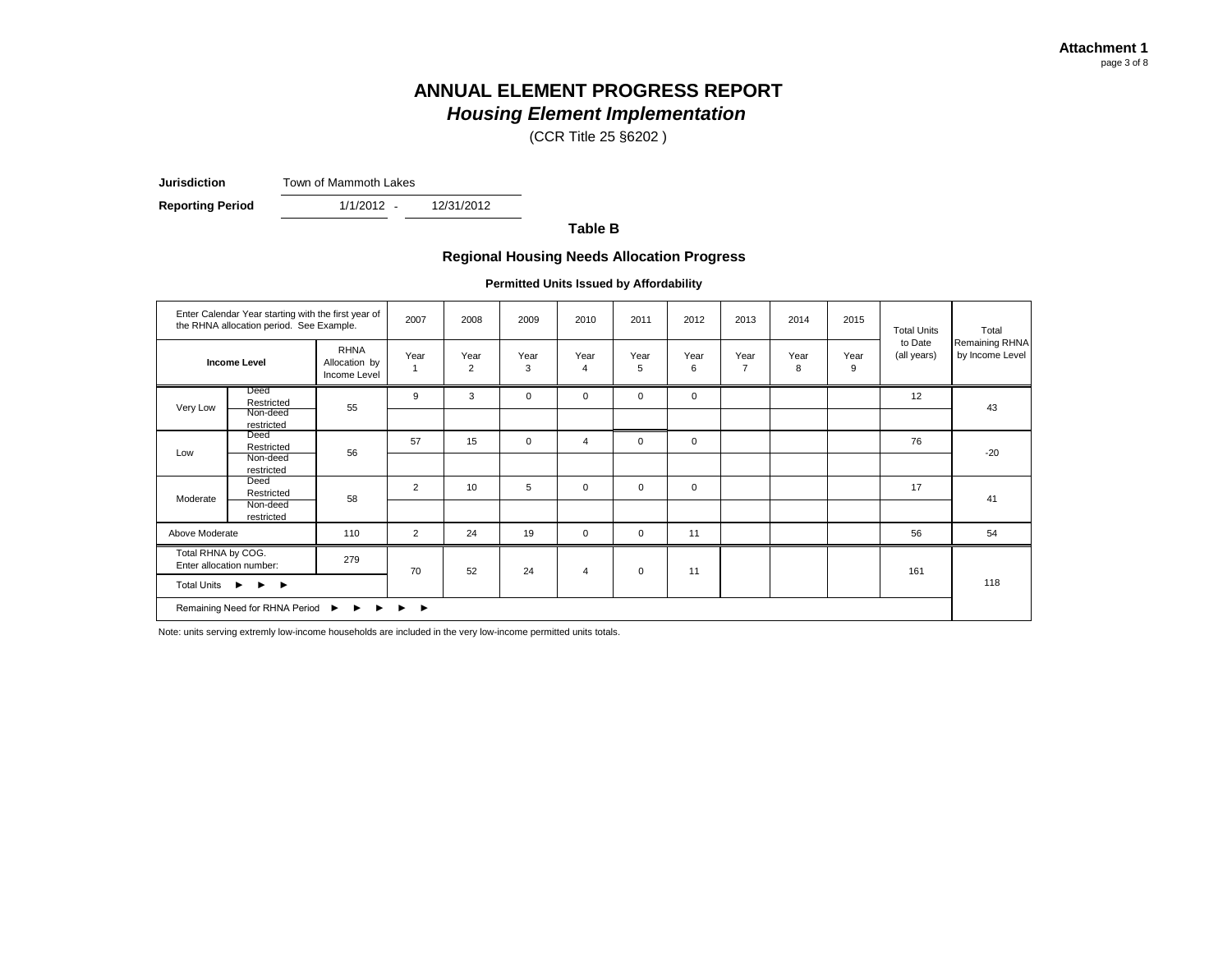(CCR Title 25 §6202 )

**Jurisdiction** Town of Mammoth Lakes

1/1/2012 -**Reporting Period** 1/1/2012 - 12/31/2012

## **Table C**

**Program Implementation Status**

| <b>Program Description</b><br>(By Housing Element Program Names) |                                                                                                                                                             | Housing Programs Progress Report - Government Code Section 65583.<br>Describe progress of all programs including local efforts to remove governmental constraints to the maintenance,<br>improvement, and development of housing as identified in the housing element. |                                                                                                                                                                                                                                             |
|------------------------------------------------------------------|-------------------------------------------------------------------------------------------------------------------------------------------------------------|------------------------------------------------------------------------------------------------------------------------------------------------------------------------------------------------------------------------------------------------------------------------|---------------------------------------------------------------------------------------------------------------------------------------------------------------------------------------------------------------------------------------------|
| Name of Program                                                  | Objective                                                                                                                                                   | <b>Timeframe</b><br>in H.E.                                                                                                                                                                                                                                            | <b>Status of Program Implementation</b>                                                                                                                                                                                                     |
| H.1.A.1                                                          | Maintain an up-to-date GIS<br>database.                                                                                                                     | On-going                                                                                                                                                                                                                                                               | The Town contracts with a GIS coordinator that works for both the<br>Town and Mono County to keep the GIS database functioning and<br>up-to-date.                                                                                           |
| H.1.A.2                                                          | Provide annual reporting on the<br>Town's progress to meeting the<br>Housing Element.                                                                       | On-going                                                                                                                                                                                                                                                               | This table, included with the annual planning report provided to the<br>State Department of Housing and Community Development, is how<br>the Town will report and track progress.                                                           |
| H.1.A.3                                                          | Ensure Master Plan/Specific Plan<br>updates provide development<br>capacity and policy to meet<br>housing needs.                                            | On-going                                                                                                                                                                                                                                                               | As master plans and specific plans are processed, the Community<br>Development Department, Planning Commission, and Town Council<br>will evaluate and ensure adequate development capacity and policy<br>is included to meet housing needs. |
| H.1.B.1                                                          | Study exemption from density<br>calculations for required on-site<br>affordable and workforce housing.                                                      | 31-Dec-13                                                                                                                                                                                                                                                              | The Town studied density exemptions for on-site affordable and<br>workforce housing as part of the Zoning Code Update in 2011. The<br>Zoning Code Update is anticipated to be adopted in 2013.                                              |
| H.1.C.1                                                          | Prepare and codify District Plans<br>that address livability and<br>workforce housing and incentives<br>for infill, mixed-use development.                  | 31-Dec-13                                                                                                                                                                                                                                                              | The South Districts and Sierra Valley Sites district plans were<br>completed in 2011. Codification will be through the Zoning Code<br>Update after completion of CEQA review in 2013.                                                       |
| H.1.D.1                                                          | Amend the Housing Ordinance to<br>incorporate General Plan Policy<br>L.2.D. allowing additional density<br>bonuses for deed-restricted<br>housing projects. | 31-Dec-13                                                                                                                                                                                                                                                              | The Housing Ordinance is being amended as part of the<br>comprehensive Zoning Code Update. The draft Housing Ordinance<br>was completed in 2011. The Zoning Code Update will be codified in<br>2013 after CEQA review is complete.          |
| H.1.E.1                                                          | Develop criteria, standards, and<br>thresholds for assessment and<br>approval for Alternative Housing<br>Mitigation Plans.                                  | 31-Dec-13                                                                                                                                                                                                                                                              | These criteria, standards, and thresholds will be included in the<br>Housing Ordinance update. See H.1.D.1.                                                                                                                                 |
| H.1.F.1                                                          | Continue to apply zoning<br>standards that allow for special<br>needs housing.                                                                              | On-going                                                                                                                                                                                                                                                               | The Town is continuing to apply these zoning standards.                                                                                                                                                                                     |
| H.1.F.2                                                          | Modify the Municipal Code<br>pursuant to SB 2.                                                                                                              | 31-Dec-13                                                                                                                                                                                                                                                              | The Zoning Code Update is underway and will include this<br>amendment and the updated Housing Ordinance. The Zoning Code<br>Update will be codified in 2013 after CEQA review is complete.                                                  |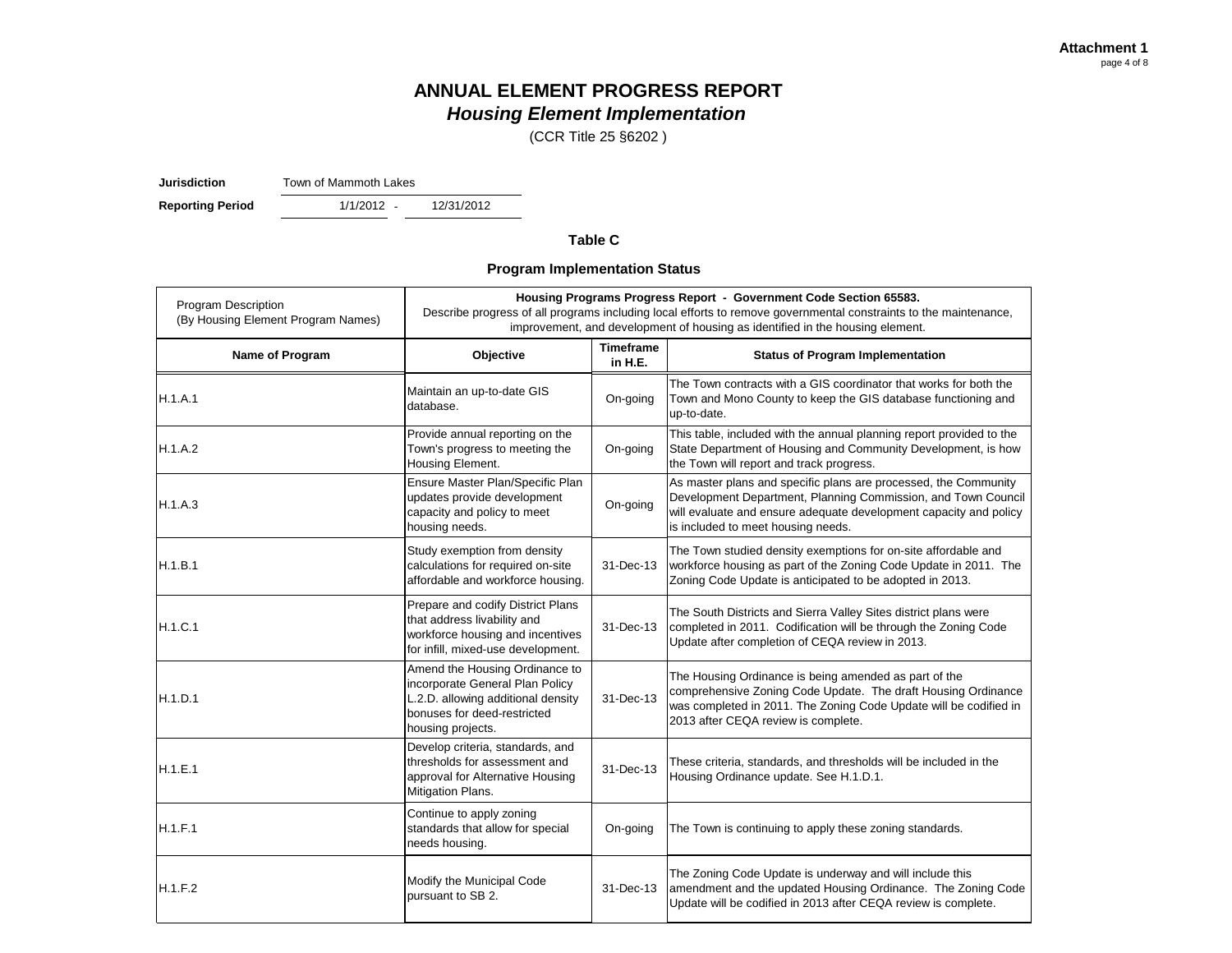(CCR Title 25 §6202 )

| <b>Jurisdiction</b>     | Town of Mammoth Lakes |                                                                                                                                                                                                                                  |           |                                                                                                                                                                                                                                                                      |
|-------------------------|-----------------------|----------------------------------------------------------------------------------------------------------------------------------------------------------------------------------------------------------------------------------|-----------|----------------------------------------------------------------------------------------------------------------------------------------------------------------------------------------------------------------------------------------------------------------------|
| <b>Reporting Period</b> | $1/1/2012 -$          | 12/31/2012                                                                                                                                                                                                                       |           |                                                                                                                                                                                                                                                                      |
| H.2.A.1                 |                       | Dedicate TOT revenues to fund<br>housing programs, loans, and<br>grants.                                                                                                                                                         | On-going  | The Town Council annually dedicates TOT revenues to fund housing<br>programs, loans, and grants.                                                                                                                                                                     |
| H.2.A.2                 |                       | Pursue grant funds to support<br>housing programs.                                                                                                                                                                               | On-going  | The Town and Mammoth Lakes Housing, Inc. continue to pursue<br>grant funds to support housing programs. A CDBG grant for the<br>acquisition of and energy efficient upgrades to an existing multi-<br>family structure for affordable housing was completed in 2012. |
| H.2.A.3                 |                       | Develop and adopt a Community<br>Housing Strategy.                                                                                                                                                                               | 31-Dec-13 | The Town and MLH worked with RRC & Associates to complete a<br>Housing Needs Assessment in 2011, which will be used to develop a<br>Community Housing Strategy.                                                                                                      |
| H.2.A.4                 |                       | Conduct an analysis of ELI<br>household housing needs and<br>develop a local policy target<br>percentage of affordable housing<br>funds for housing the ELI<br>population.                                                       | 31-Dec-11 | The 2011 Housing Needs Assessment looked at current needs<br>including ELI, through employee and employer surveys, interviews,<br>and trend analysis. The recommendations included in the Housing<br>Needs Assessment will drive the Community Housing Strategy.     |
| H.2.B.1                 |                       | Develop and adopt an amended<br>Housing Ordinance.                                                                                                                                                                               | 31-Dec-10 | See H.1.D.1.                                                                                                                                                                                                                                                         |
| H.2.D.1                 |                       | Work with Mammoth Lakes<br>Housing to acquire and renovate<br>units that can be added to the<br>workforce housing inventory.<br>Program creation will include an<br>evaluation of program costs,<br>benefits, and opportunities. | 31-Dec-12 | In 2011 the Town and Mammoth Lakes Housing completed the<br>rehabilitation and energy efficient upgrades to an existing 4 unit<br>structure that was acquired in 2010 (i.e., Star Apartments).                                                                       |
| H.2.E.1                 |                       | Study potential strategies to<br>encourage upgrades of existing<br>multi-family rental properties.                                                                                                                               | 31-Dec-13 | This study has not be started; expected start date is 2013.                                                                                                                                                                                                          |
| H.2.G.1                 |                       | Work with Mammoth Lakes<br>Housing, Inc. to study and develop<br>procedures that will avoid the<br>inadvertent loss of deed-restricted<br>units.                                                                                 | 31-Dec-11 | A new deed restriction has been implemented that helps to alleviate<br>some of the problem caused by the previous versions. MLH is also<br>talking with RCAC about a loan fund to help to buy back existing<br>units in an effort to maintain deed restrictions.     |
| H.2.H.1                 |                       | Update the 2006 Employee<br>Housing study and use the results<br>of the update to target efforts to<br>facilitate development of employee<br>housing units.                                                                      | 31-Dec-13 | This study has not be started; expected start date is 2013.                                                                                                                                                                                                          |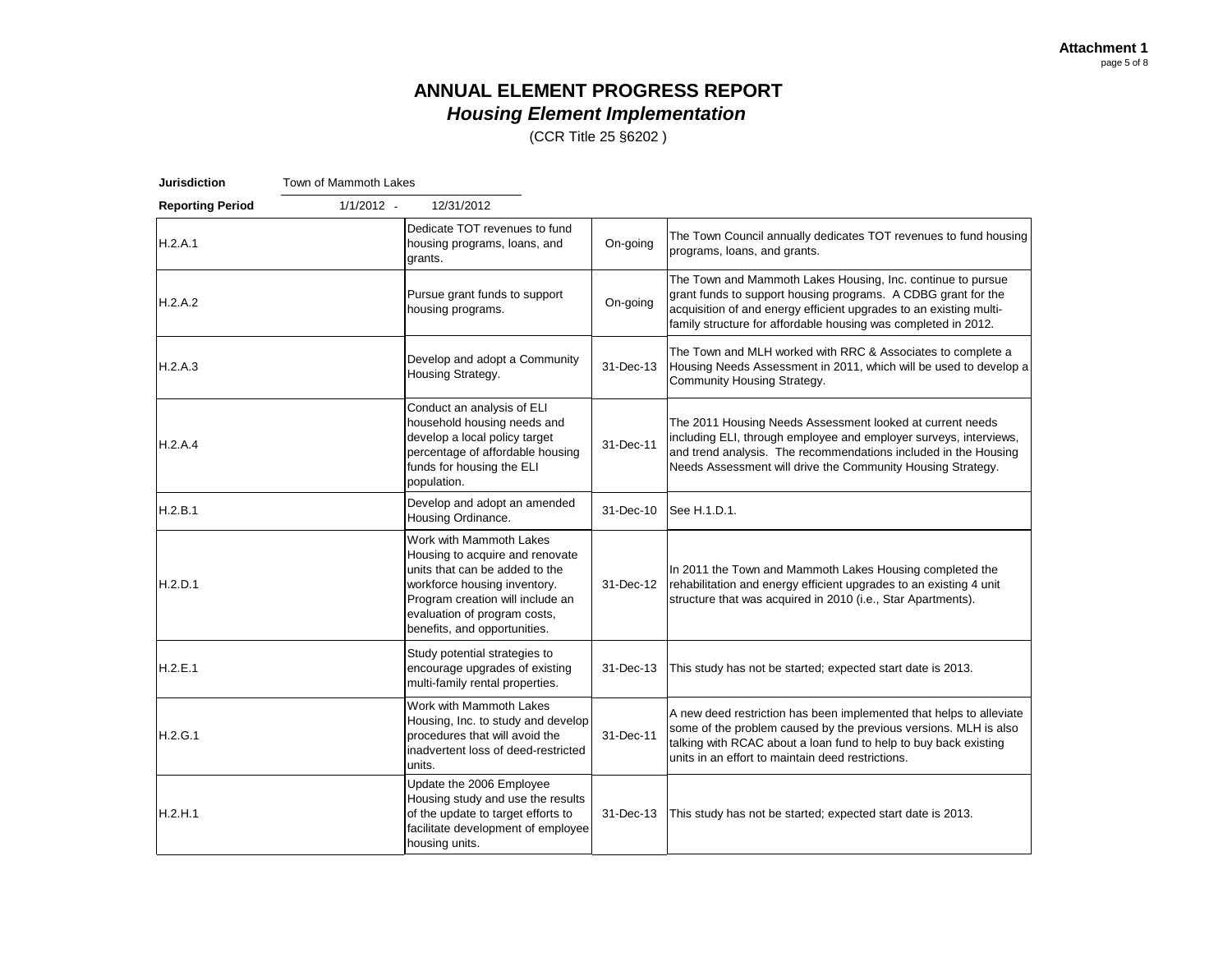(CCR Title 25 §6202 )

| <b>Jurisdiction</b>     | Town of Mammoth Lakes |                                                                                                                                                                                  |           |                                                                                                                                                                                                                                                           |
|-------------------------|-----------------------|----------------------------------------------------------------------------------------------------------------------------------------------------------------------------------|-----------|-----------------------------------------------------------------------------------------------------------------------------------------------------------------------------------------------------------------------------------------------------------|
| <b>Reporting Period</b> | $1/1/2012 -$          | 12/31/2012                                                                                                                                                                       |           |                                                                                                                                                                                                                                                           |
| H.3.A.1                 |                       | Work with Mammoth Lakes<br>Housing, Inc. to develop and<br>adopt minimum design and<br>livability standards for affordable<br>and workforce housing units.                       | 31-Dec-10 | The livability standards adopted as part of the Interim Housing<br>Mitigation Policy are included in the Housing Ordinance update that<br>is part of the Zoning Code Update (See H.1.D.1).                                                                |
| H.3.C.1                 |                       | Complete a District Plan for the<br>Sierra Valley Sites.                                                                                                                         | 31-Dec-10 | The District Plan for the Sierra Valley Sites was completed in 2011.                                                                                                                                                                                      |
| H.4.B.1                 |                       | Adopt a resolution waiving 100%<br>of the application processing fees<br>for developments in which at least<br>5% of units are affordable to<br>extremely low-income households. | 31-Dec-11 | The Town anticipates amending the Municipal Code fee waiver<br>section to include this program concurrently with the Housing<br>Ordinance update. See H.1.D.1.                                                                                            |
| H.4.C.1                 |                       | Amend the Municipal Code to<br>allow residential care and assisted<br>living facilities.                                                                                         | 31-Dec-13 | The draft Zoning Code Update includes this amendment. The<br>Zoning Code Update will be codified in 2013 after CEQA review is<br>complete.                                                                                                                |
| H.4.C.2                 |                       | Amend the Municipal Code to<br>permit licensed group homes and<br>small residential care facilities.                                                                             | 31-Dec-13 | See H.4.C.1                                                                                                                                                                                                                                               |
| H.4.C.3                 |                       | Amend the Municipal Code to<br>clarify that manufactured housing<br>is permitted in all residential<br>zones.                                                                    | 31-Dec-13 | See H.4.C.1                                                                                                                                                                                                                                               |
| H.4.D.1                 |                       | Allow additional types of<br>secondary housing units within the<br><b>Rural Residential and Residential</b><br>Single Family Zones.                                              | 31-Dec-13 | See H.4.C.1                                                                                                                                                                                                                                               |
| H.4.E.1                 |                       | Complete the update of the<br>Municipal Code to bring it into<br>conformance with the 2007<br>General Plan and the Housing<br>Element Update.                                    |           | 31-Dec-13 See H.4.C.1                                                                                                                                                                                                                                     |
| H.4.E.2                 |                       | Amend the DIF Ordinance to<br>assure that impact fees do not<br>impede housing production to<br>meet the Town's RHNA.                                                            | 31-Dec-10 | The Interim Housing Mitigation Policy and DIF modifications<br>adjusted housing fees, and exempted additional residential uses<br>from payment of housing fees. Additional modifications may be<br>made as a result of the 2011 Housing Needs Assessment. |
| H.4.E.3                 |                       | Amend the Town's parking<br>standards to allow reduced<br>parking standards for affordable<br>housing and infill and mixed use<br>housing.                                       | 31-Dec-13 | See H.4.C.1                                                                                                                                                                                                                                               |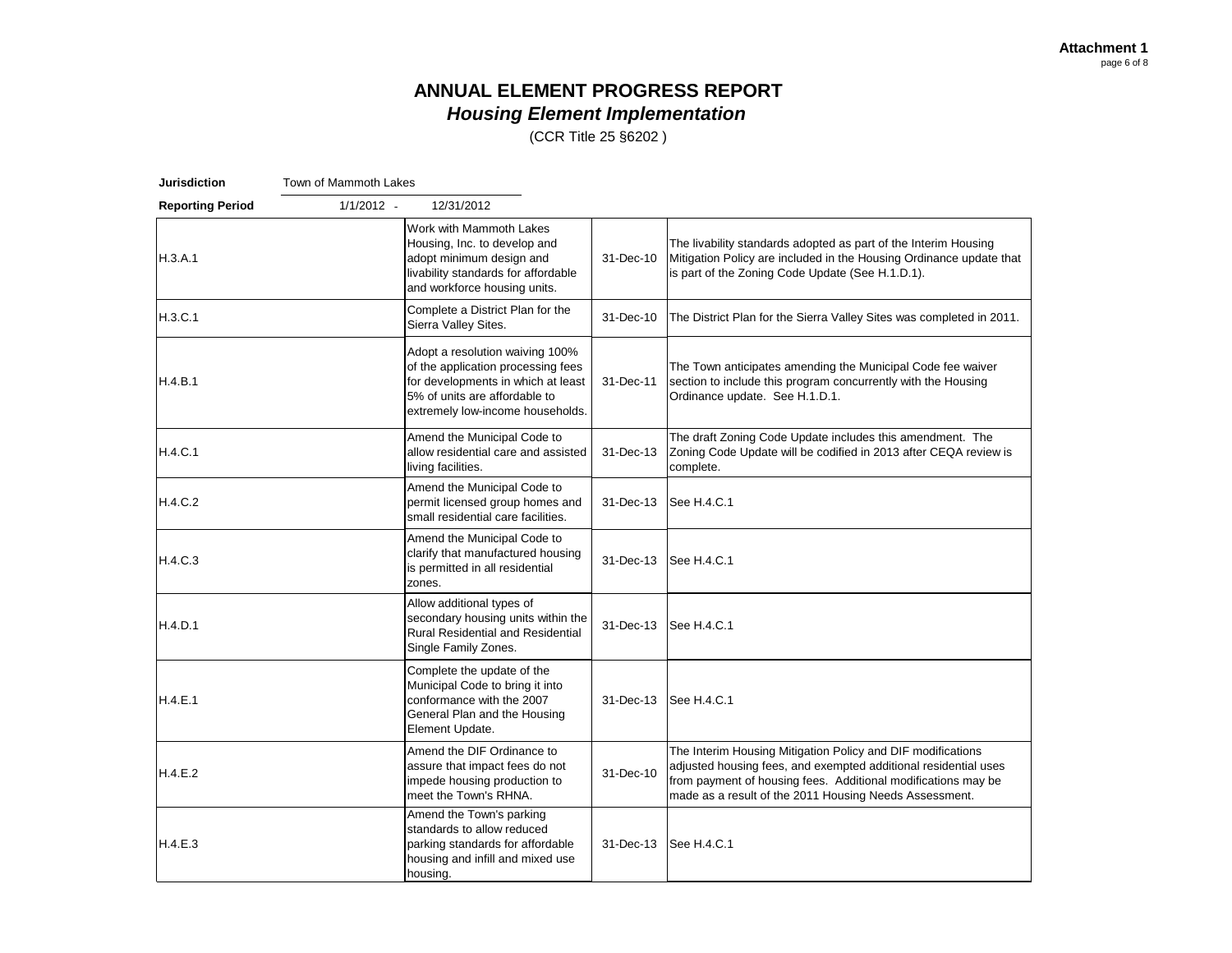(CCR Title 25 §6202 )

| Jurisdiction            | Town of Mammoth Lakes |                                                                                                                                                                                                                                                                 |           |                                                                                                                                                                                                                                                                    |
|-------------------------|-----------------------|-----------------------------------------------------------------------------------------------------------------------------------------------------------------------------------------------------------------------------------------------------------------|-----------|--------------------------------------------------------------------------------------------------------------------------------------------------------------------------------------------------------------------------------------------------------------------|
| <b>Reporting Period</b> | $1/1/2012 -$          | 12/31/2012                                                                                                                                                                                                                                                      |           |                                                                                                                                                                                                                                                                    |
| H.5.B.1                 |                       | Provide information regarding fair<br>housing practices at the Town of<br>Mammoth Lakes offices and<br>website, the Mammoth Lakes<br>Community Center and Library,<br>and the Mono County offices<br>located in Mammoth Lakes.                                  | 31-Dec-13 | Information regarding fair housing practices is expected to be<br>and on-going completed in 2013.                                                                                                                                                                  |
| H.5.C.1                 |                       | Establish a process to address fair<br>housing complaints and inquiries.                                                                                                                                                                                        | 31-Dec-11 | The Town anticipates establishing a process to address fair housing<br>and on-going complaints and inquiries by 2013.                                                                                                                                              |
| H.6.A.1                 |                       | Update and revise local building<br>codes in accordance with State<br>Green Building requirements, and<br>consider adoption of an ordinance<br>that includes incentives for use of<br>green building technologies that<br>exceed building code<br>requirements. | 31-Dec-10 | The Town is enforcing the 2010 California Building Code. The Town<br>will study and consider the adoption of incentives for use of green<br>and on-going building technologies that exceed the 2010 Code's requirements<br>through the Zoning Code Update process. |
| H.6.B.1                 |                       | Work with Inyo Mono Advocates<br>for Community Action (IMACA)<br>and Mammoth Lakes Housing to<br>increase the number of<br>weatherization retrofits and other<br>upgrades of owner occupied and<br>non-transient rental housing units<br>in Mammoth Lakes.      | 31-Dec-10 | The Town continues to work with Mammoth Lakes Housing on<br>and on-going permits for upgrades to existing non-transient housing.                                                                                                                                   |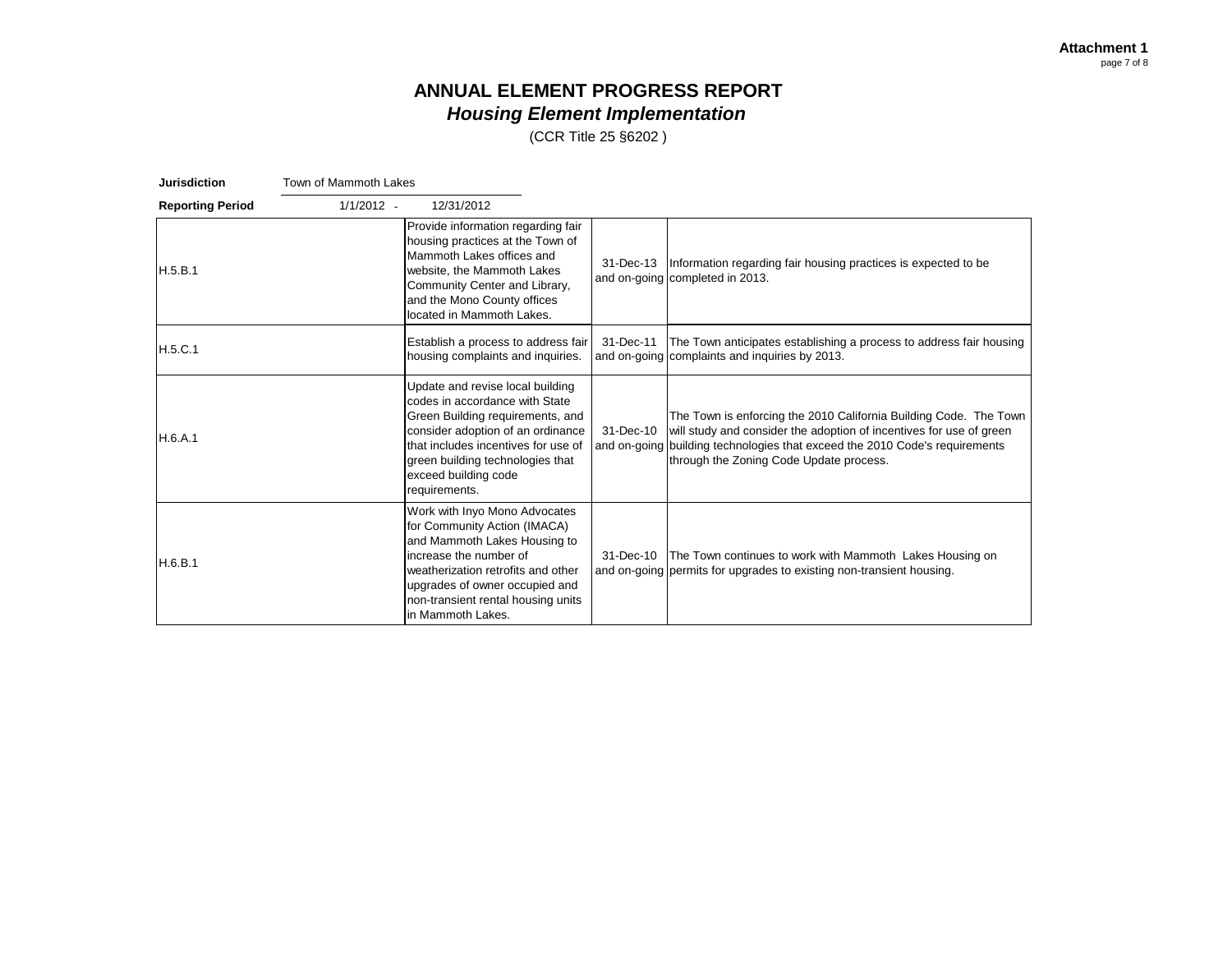(CCR Title 25 §6202 )

**Jurisdiction** Town of Mammoth Lakes

**Reporting Period** 1/1/2012 - 12/31/2012

1/1/2012 -

**General Comments:**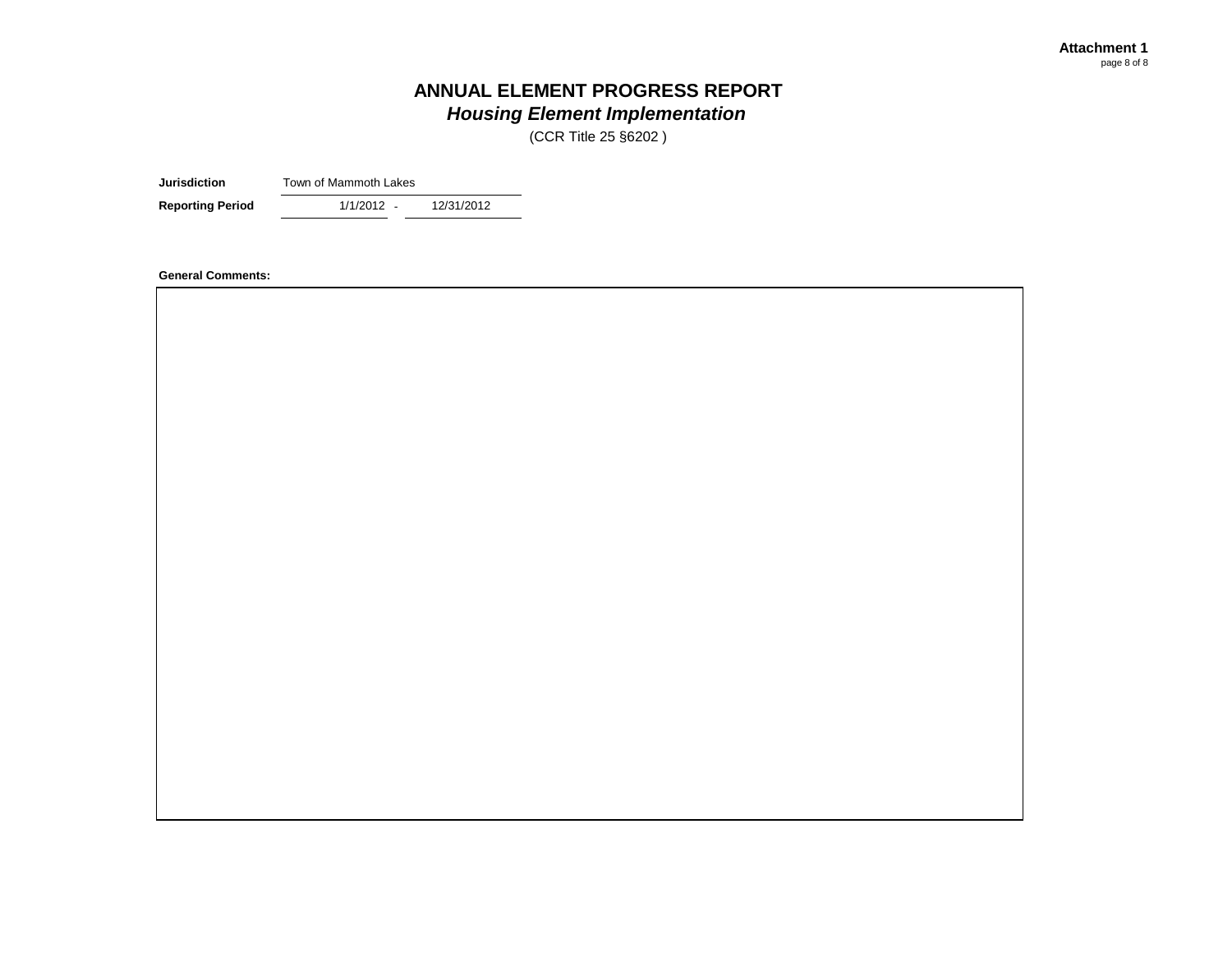## **Attachment 2: Detailed List of Application Requests**

- A. General Plan Amendments
	- a. GPA 2012-01: Parks and Recreation Master Plan; approved.
- B. District Zoning Amendments
	- a. DZA 12-001, TTM 12-001: Altis; Amend Altis Master Plan; approved.
	- b. DZA 12-002: Lodestar; Amend the Lodestar Master Plan; on going.
- C. Zoning Code Amendments
	- a. ZCA 12-001, TTM 36-216A, UPA 2004-09A: Tallus; Amend existing Tallus Use Permit and Map; ongoing.
- D. Use Permit Applications
	- a. UPA 12-001: Harvey B&B; New bed and breakfast within an existing home; approved.
	- b. UPA 12-002: Medical Marijuana Cooperative; Medical marijuana cooperative located in the space that Green Mammoth previously occupied; approved.
	- c. UPA 2004-09A: Tallus, see ZCA 12-001; ongoing.
- E. Tentative Tract Maps
	- a. TTM 12-001: Altis, see DZA 12-001.
- F. Variance Applications
	- a. VAR 12-001: Altis, see DZA 12-001.
- G. Design Review
	- a. DR 12-001: Electronic Message Sign (MUSD); approved.
	- b. DR 12-002: Vons; approved.
- H. Administrative Design Review
	- a. ADR 12-001: Chamonix re-paint; approved.
	- b. ADR 12-002: NA
	- c. ADR 12-003: Discover 4 re-paint; approved.
	- d. ADR 12-004: Mammoth Fun Shop; approved.
	- e. ADR 12-005: Hill Duplex, 200 Lupin; approved.
	- f. ADR 12-006: Snowcreek V Storage Shed; approved.
	- g. ADR 12-007: Praxis Broadband; approved.
	- h. ADR 12-008: Sierra Nevada Lodge Maintenance Shed; approved.
- I. Lot Line Adjustments –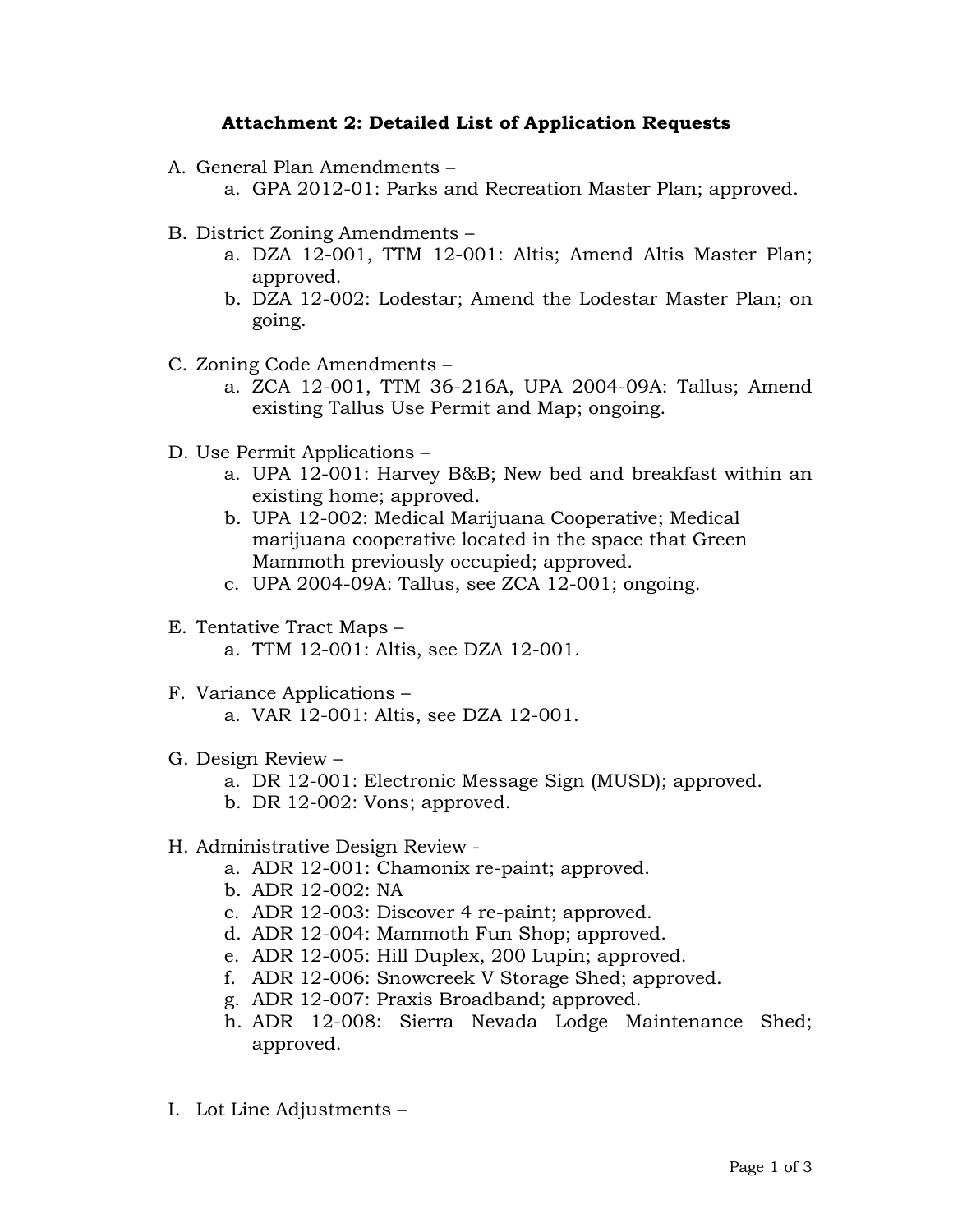- a. LLA 12-001: Scripps; approved.
- b. LLA 12-002: Frank; approved.
- c. LLA 12-003: Hirshberg; approved.
- J. Concept Review
	- a. CR 12-001: MCI; approved.
- K. Zoning Adjustments
	- a. ADJ 12-001: Ross Residence; decrease of 20% of the required front yard setback and a decrease of 20% of the required side yard setback; approved.
	- b. ADJ 12-002: Tapley Silverman; decrease of 20% of the required side yard setback and a decrease of less than 20% of the required front yard setback; approved.
	- c. ADJ 12-003: Creasy Moss; decrease of 20% of the required front yard setback; approved.
	- d. ADJ 12-004: Johnson Watson; decrease of 20% of the required side yard setback; approved.
	- e. ADJ 12-005: Lorenzez; decrease of 20% of the required side yard setback; approved.
	- f. ADJ 09-002A: Hooper; amendment to CDDD 2009-22 and adjustment to 09-002 to reduce the required front yard, street side yard, and side yard setbacks; approved.
- L. Administrative Permits
	- a. AP 12-001: 1566 Tavern Road; approved.
	- b. AP 12-002: Mr K Automotive; approved.
	- c. AP 12-003: Jalapenos; approved.
	- d. AP 12-004: Wok N Rolls; approved.
	- e. AP 12-005: Lutheran Church preschool; approved.
	- f. AP 12-006: Sierra Center Mall; approved.
- M. Building Permits and Certificate of Occupancy A total of 480 building permits were submitted in 2012.
- N. Sign Permits 23 sign permits were submitted and approved.
- O. Tree Removal Permits 88 tree permit applications were submitted, and 85 were approved. Some tree permits included multiple trees, and many trees were removed for fuel reduction purposes to provide defensible space around residences and other structures. Other trees were removed because they were dead/dying or hazardous.
- P. Code Compliance During 2012, 75 code compliance cases were initiated, cases included trash, lighting, and sign complaints.